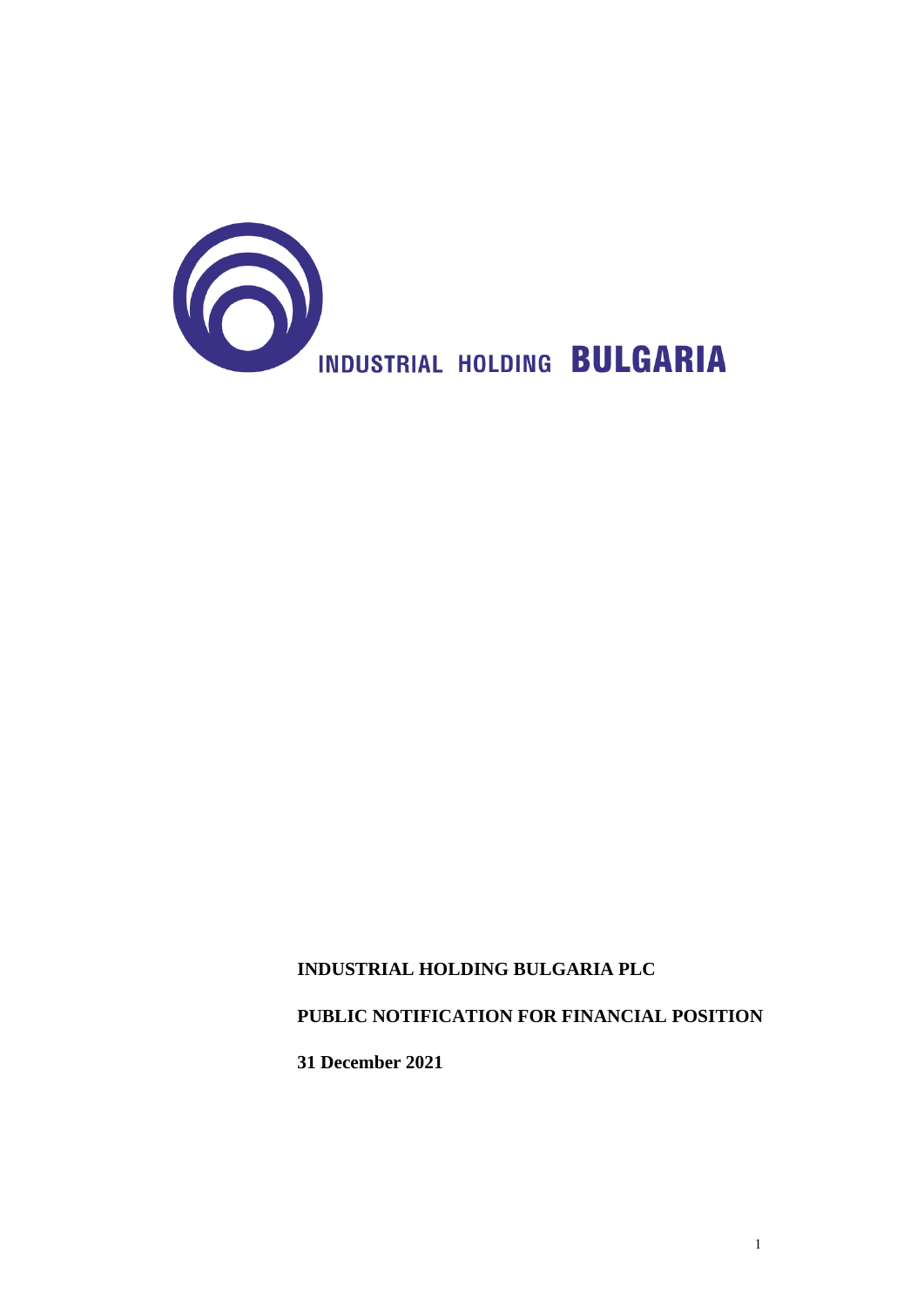For the period ended 31 December 2021

## **CORPORATE INFORMATION**

Industrial Holding Bulgaria PLC is a joint stock company (PLC), registered in the Republic of Bulgaria on Company File number 13081 / 1996 with headquarters and registered office at 42 Damyan Gruev Str., Sofia, Bulgaria. The financial year of the Company ends on 31 December.

Initially, the Company has been established as a Privatisation Fund according to the Privatisation Funds Act under the company name Privatisation Fund Bulgaria PLC.

The General Meeting of Shareholders held on 27 February 1998 passed a decision to reorganize the activities of Privatisation Fund Bulgaria PLC into a holding company and to rename it from Privatisation Fund Bulgaria PLC to Industrial Holding Bulgaria PLC. On 18 November 2021, the General Meeting of Shareholders of Industrial Holding Bulgaria PLC took a decision to reduce the capital of the Company from BGN 107,400,643 to BGN 96,808,417 by invalidating 10,592,226 redeemed treasury shares with par value of BGN 1 each. As of the date of this public notification, the 3-month statutory term for creditors is running and upon its expiration the reduction of the capital can be registered with the Commercial Register. The company has a two-tier system of governance, comprising Supervisory Board and Management Board.

The scope of activity of the Company includes the acquisition, management, assessment and sale of shares in Bulgarian and foreign companies; acquisition, assessment and sale of patents; cession of licenses to use patents to companies in which the Company holds shares, financing of companies in which the Company holds shares, as well as any other activity not prohibited by law.

The duration of the Company shall be perpetual and the Company is not limited by other resolutive condition.

The Company is entered into the Commercial Register at the Registry Agency with Identification Code 121631219. The Company is registered in compliance with the Law on Value Added Tax. The shares of the Company are listed on Bulgarian Stock Exchange AD, Sofia.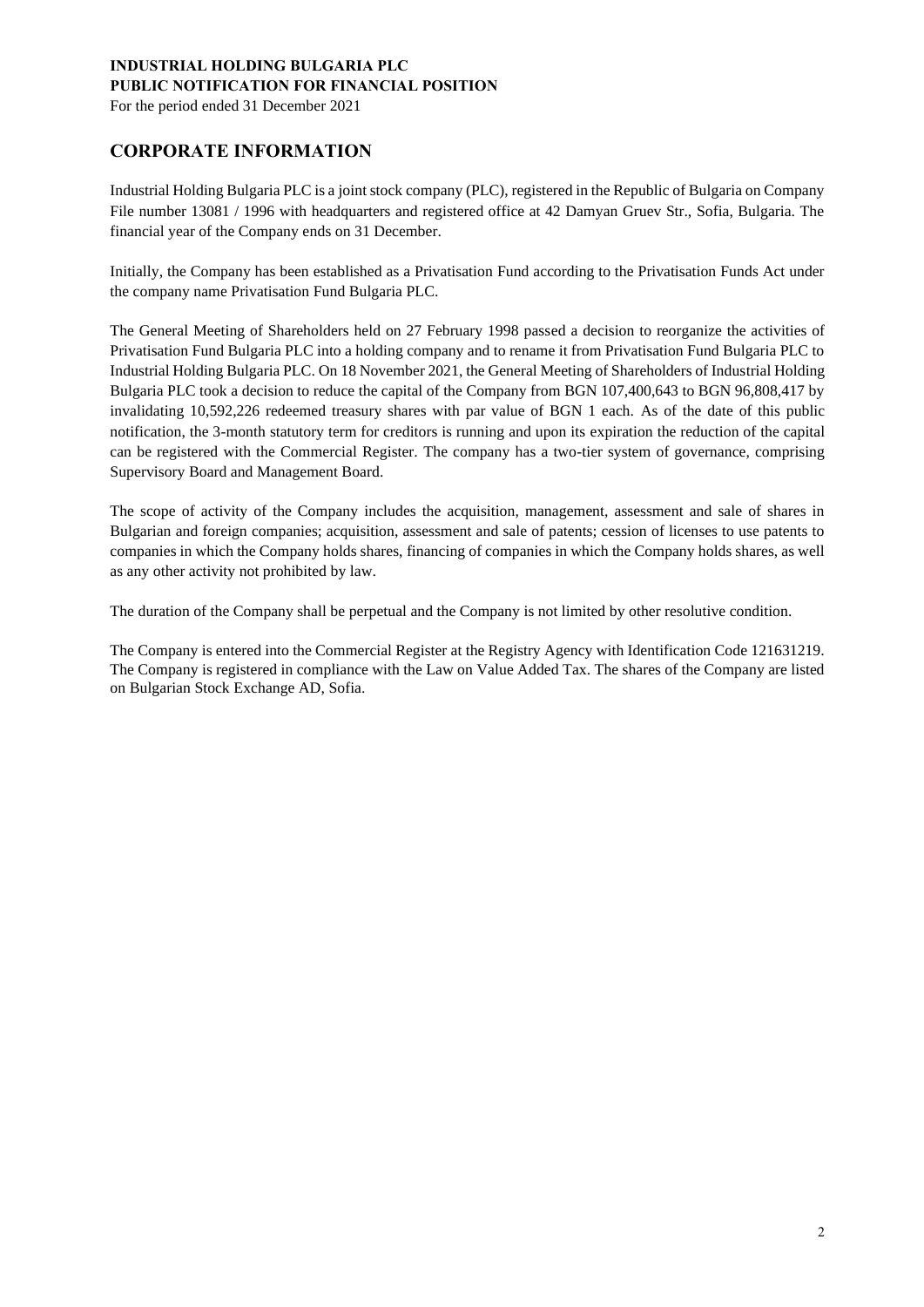For the period ended 31 December 2021

## **NOTES**

# **Separate Statement of Comprehensive Income**

| <b>BGN'000</b>                                             | 31 December<br>2021 | 31 December<br>2020 |
|------------------------------------------------------------|---------------------|---------------------|
| Interest and dividend income                               | 7,226               | 16,359              |
| Other operating income                                     | 12,933              | 87                  |
|                                                            | 20,159              | 16,446              |
|                                                            |                     |                     |
| Costs of personnel                                         | (722)               | (619)               |
| Costs of hired services                                    | (182)               | (201)               |
| Other operating expenses                                   | (282)               | (24, 753)           |
| <b>Operating profit</b>                                    | 18,973              | (9,127)             |
| Finance costs                                              | (196)               | (282)               |
| Finance income                                             | 31                  |                     |
| Profit before tax                                          | 18,808              | (9,409)             |
| Income tax (expense) / benefit                             | 1                   | 1                   |
| Profit for the period                                      | 18,809              | (9, 408)            |
| Other comprehensive income / (loss)                        | (8)                 | (7)                 |
| Total comprehensive income for the period, net<br>of taxes | 18,801              | (9, 415)            |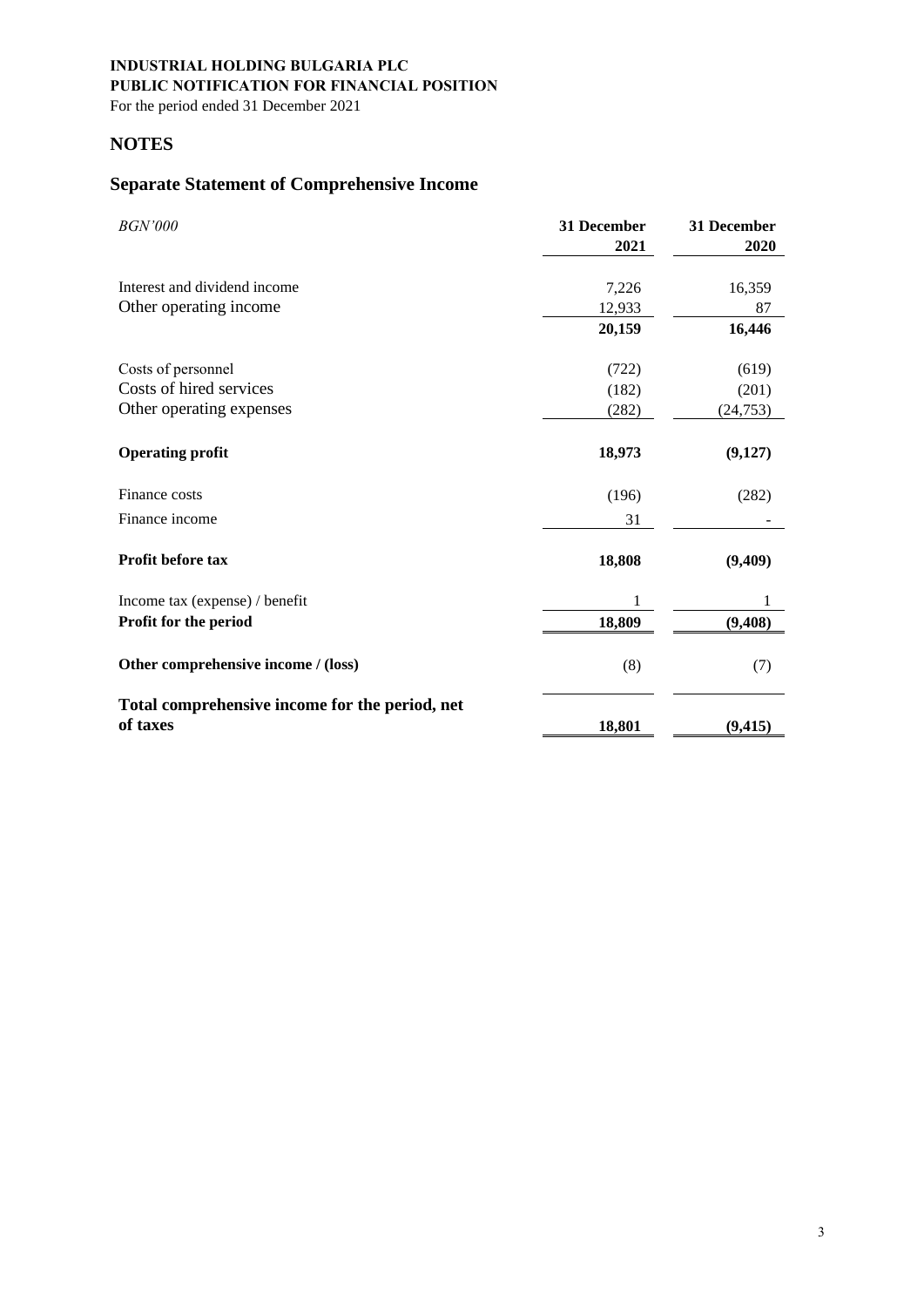## **PUBLIC NOTIFICATION FOR FINANCIAL POSITION**

For the period ended 31 December 2021

## **Separate Statement of Financial Position**

| <b>BGN'000</b>                                 | 31 December<br>2021 | 31 December<br>2020 |
|------------------------------------------------|---------------------|---------------------|
| <b>ASSETS</b>                                  |                     |                     |
| Non – current assets                           |                     |                     |
| Non-current tangible and intangible assets     | 102                 | 80                  |
| Right-to-use assets                            | 630                 | 787                 |
| Investments in subsidiaries                    | 192,031             | 179,143             |
| Loans to related parties                       | 64,255              | 63,473              |
| Differed tax asset                             | 7                   | 5                   |
| <b>Total non-current assets</b>                | 257,025             | 243,488             |
| <b>Current assets</b>                          |                     |                     |
| Loans to related parties                       | 264                 | 613                 |
| Trade and other receivables                    | 820                 | 525                 |
| Cash and cash equivalents                      | 3,644               | 749                 |
| <b>Total current assets</b>                    | 4,728               | 1,887               |
| <b>TOTAL ASSETS</b>                            | 261,753             | 245,375             |
| <b>EQUITY AND LIABILITIES</b>                  |                     |                     |
| <b>Equity</b>                                  |                     |                     |
| Share capital                                  | 107,400             | 107,400             |
| Decrease in share capital pending registration | (10, 592)           |                     |
| Share premium                                  | 31,016              | 30,604              |
| Treasury shares redeemed                       |                     | (8,668)             |
| Statutory and other reserves                   | 9,661               | 9,661               |
| Retained earnings                              | 112,158             | 93,357              |
| <b>Total equity</b>                            | 249,643             | 232,354             |
| <b>Non-current liabilities</b>                 |                     |                     |
| Interest-bearing loans and borrowings          | 326                 | 5,215               |
| Lease liabilities                              | 488                 | 646                 |
| Retirement benefit liabilities                 | 46                  | 35                  |
| <b>Total non-current liabilities</b>           | 860                 | 5,896               |
| <b>Current liabilities</b>                     |                     |                     |
| Interest-bearing loans and borrowings          | 3,588               | 3,917               |
| Lease liabilities                              | 158                 | 155                 |
| Deposits from related parties                  | 7,418               | 2,967               |
| Trade and other payables                       | 86                  | 86                  |
| <b>Total current liabilities</b>               | 11,250              | 7,125               |
| <b>Total liabilities</b>                       | 12,110              | 13,021              |
| <b>TOTAL EQUITY AND LIABILITIES</b>            | 261,753             | 245,375             |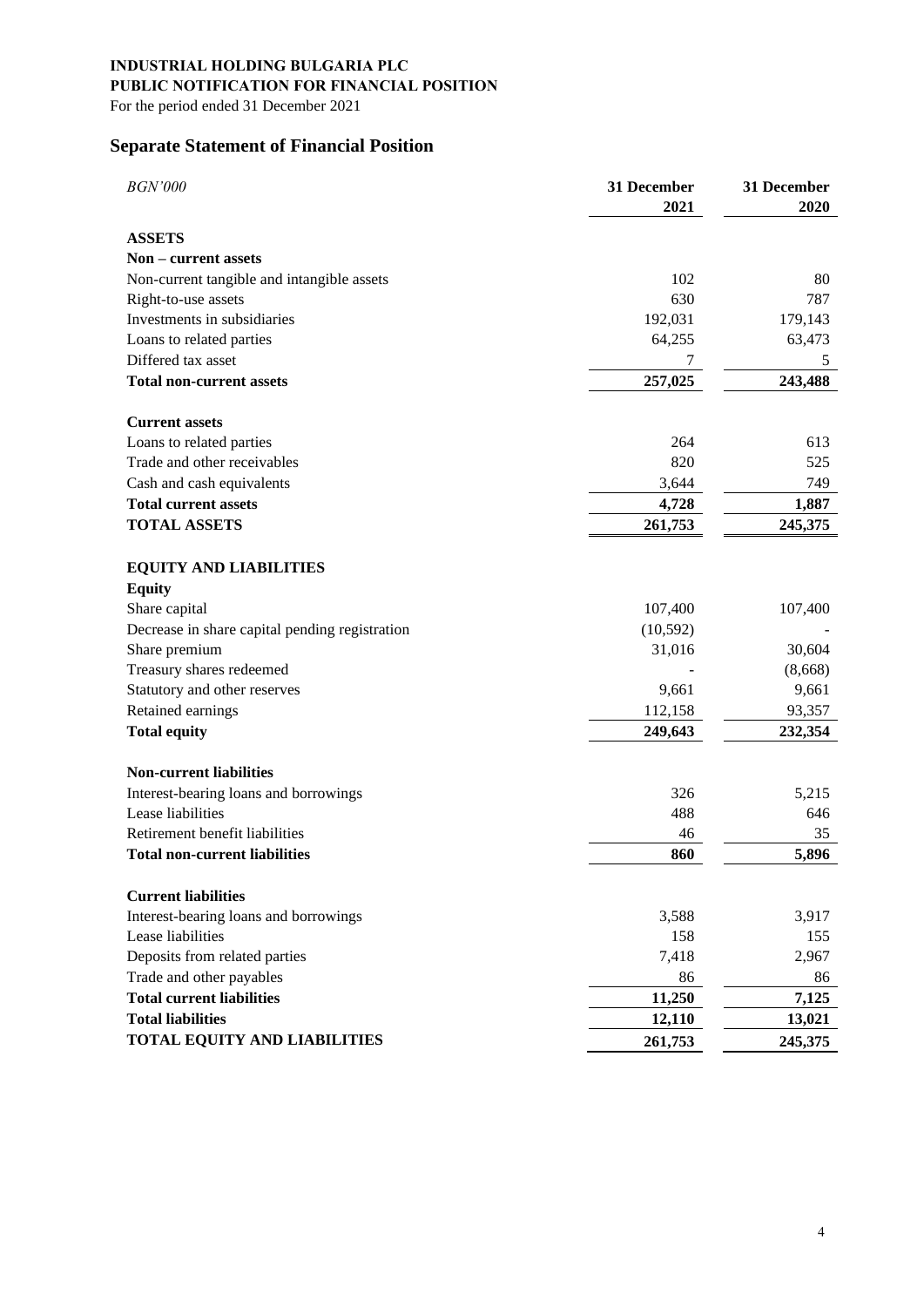For the period ended 31 December 2021

# **Separate Statement of Cash Flows**

| <b>BGN'000</b>                                 | 31 December<br>2021 | 31 December<br>2020 |
|------------------------------------------------|---------------------|---------------------|
| <b>Operating activity</b>                      |                     |                     |
| Dividends received                             | 2,216               | 12,390              |
| Cash loans repaid from related parties         | 13,211              | 6,194               |
| Cash loans to related parties                  | (13,993)            | (17, 694)           |
| Interest received on loans to related parties  | 1,320               | 685                 |
| Payments on acquisition of stocks and shares   |                     | (51)                |
| Proceeds from customers                        | 53                  | 87                  |
| Remuneration related payments                  | (672)               | (618)               |
| Foreign currency differences                   | 33                  |                     |
| Payments to suppliers and others               | (312)               | (220)               |
| Net cash flows from operating activity         | 1,856               | 773                 |
| <b>Investing activity</b>                      |                     |                     |
| Purchase of property, plant and equipment      | (63)                | (3)                 |
| Net cash flows used in investing activity      | (63)                | (3)                 |
| <b>Financing activity</b>                      |                     |                     |
| Payments on redemption of treasury shares      | (1,512)             | (2, 132)            |
| Bank loans received                            |                     | 47                  |
| Principal paid on bank loan                    | (5,215)             | (3,958)             |
| Interest paid on bank loan                     | (135)               | (214)               |
| Charges paid on bank loan                      | (9)                 | (13)                |
| Liabilities paid under lease contracts         | (155)               | (154)               |
| Interest paid under lease contracts            | (12)                | (15)                |
| Deposits from related parties                  | 8,516               | 7,677               |
| Refunded deposits from related parties         | (368)               | (2,892)             |
| Interest paid on deposits from related parties | (4)                 | (23)                |
| Other proceeds and payments                    | (4)                 | (3)                 |
| Net cash flows used in financing activity      | 1,102               | (1,680)             |
| Increase in cash and cash equivalents          | 2,895               | (910)               |
| Cash and cash equivalents on 1 January         | 749                 | 1,659               |
| Cash and cash equivalents on 31 December       | 3,644               | 749                 |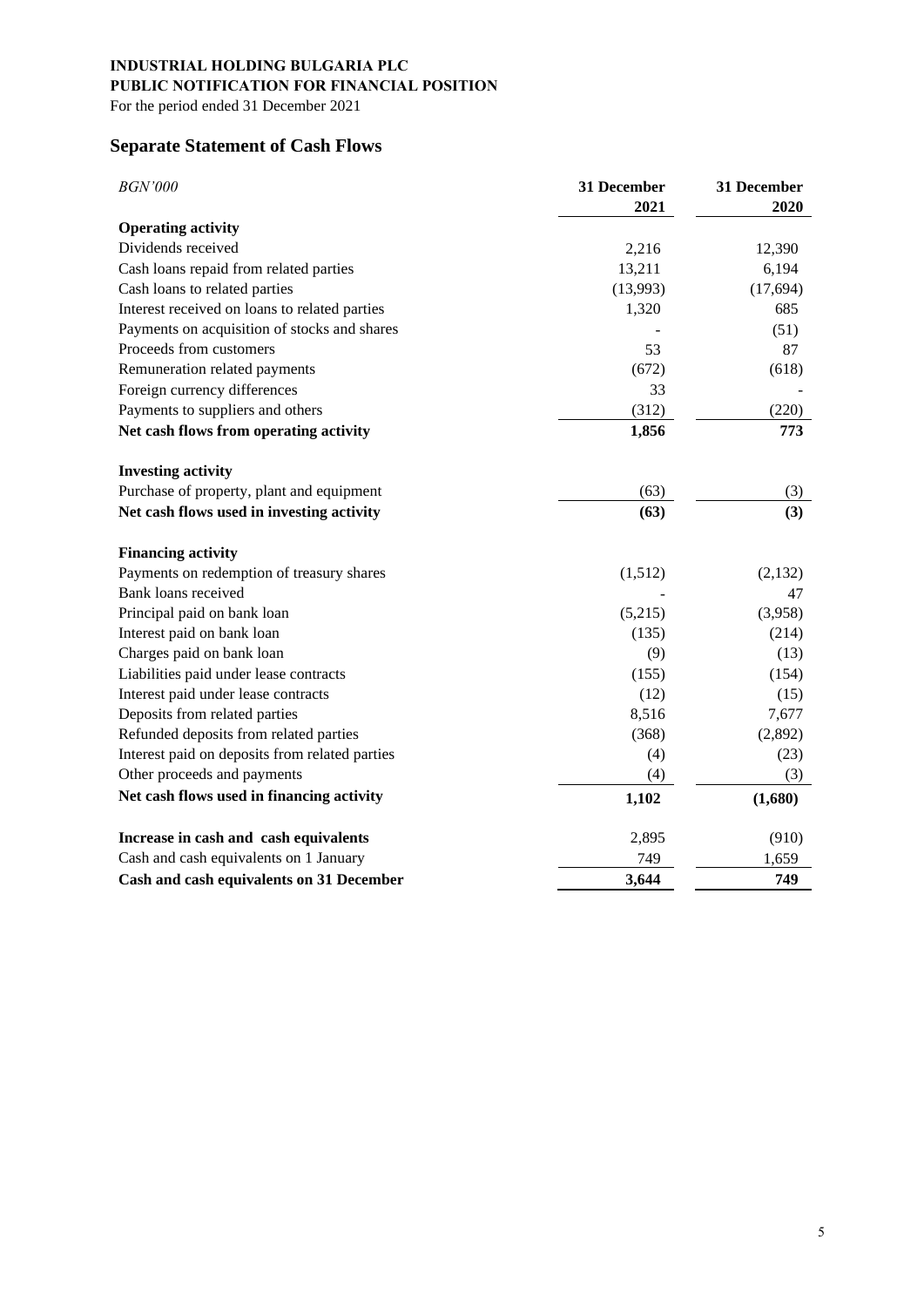## **PUBLIC NOTIFICATION FOR FINANCIAL POSITION**

For the period ended 31 December 2021

# **Separate Statement of Changes in Equity**

| <b>BGN'000</b>                      |                          | Share Decrease in<br>capital share capital premium<br>pending<br>registration | Share                    | Treasury<br>shares<br>redeemed | Statutory<br>and<br>additional<br>reserves | Retained<br>earnings | <b>Total</b> |
|-------------------------------------|--------------------------|-------------------------------------------------------------------------------|--------------------------|--------------------------------|--------------------------------------------|----------------------|--------------|
| <b>Balance as at 1 January 2020</b> | 107,400                  |                                                                               | 30,604                   | (6, 536)                       | 9,661                                      | 102,772              | 243,901      |
| <b>Total comprehensive income</b>   |                          |                                                                               |                          |                                |                                            |                      |              |
| for the period                      |                          |                                                                               |                          |                                |                                            |                      |              |
| Profit for the period               |                          |                                                                               |                          |                                |                                            | (9, 408)             | (9, 408)     |
| Other comprehensive income          |                          |                                                                               |                          |                                |                                            |                      |              |
| for the period                      |                          |                                                                               |                          |                                |                                            | (7)                  | (7)          |
| <b>Total comprehensive income</b>   |                          |                                                                               |                          |                                |                                            |                      |              |
| for the period                      | ٠                        |                                                                               |                          | ۰                              |                                            | (9, 415)             | (9, 415)     |
| <b>Transactions with</b>            |                          |                                                                               |                          |                                |                                            |                      |              |
| shareholders recognised in          |                          |                                                                               |                          |                                |                                            |                      |              |
| equity                              |                          |                                                                               |                          |                                |                                            |                      |              |
| Treasury shares redeemed            |                          |                                                                               |                          |                                |                                            |                      |              |
|                                     |                          |                                                                               | $\overline{\phantom{a}}$ | (2, 132)                       |                                            |                      | (2,132)      |
| <b>Total transactions with</b>      |                          |                                                                               |                          |                                |                                            |                      |              |
| shareholders                        |                          |                                                                               |                          | (2, 132)                       |                                            |                      | (2,132)      |
| <b>Balance as at 31 December</b>    |                          |                                                                               |                          |                                |                                            |                      |              |
| 2020                                | 107,400                  |                                                                               | 30,604                   | (8,668)                        | 9,661                                      | 93,357               | 232,354      |
| <b>Balance as at 1 January 2021</b> | 107,400                  |                                                                               | 30,604                   | (8,668)                        | 9,661                                      | 93,357               | 232,354      |
| <b>Total comprehensive income</b>   |                          |                                                                               |                          |                                |                                            |                      |              |
| for the period                      |                          |                                                                               |                          |                                |                                            |                      |              |
| Profit for the period               |                          |                                                                               |                          |                                |                                            | 18,809               | 18,809       |
| Other comprehensive income          |                          |                                                                               |                          |                                |                                            |                      |              |
| for the period                      |                          |                                                                               |                          |                                |                                            | (8)                  | (8)          |
| <b>Total comprehensive income</b>   |                          |                                                                               |                          |                                |                                            |                      |              |
| for the period                      | ۰                        |                                                                               |                          |                                |                                            | 18,801               | 18,801       |
| <b>Transactions with</b>            |                          |                                                                               |                          |                                |                                            |                      |              |
| shareholders recognised in          |                          |                                                                               |                          |                                |                                            |                      |              |
| equity                              |                          |                                                                               |                          |                                |                                            |                      |              |
| Treasury shares redeemed            |                          |                                                                               |                          |                                |                                            |                      |              |
|                                     |                          |                                                                               |                          | (1,512)                        |                                            |                      | (1,512)      |
| Capital decrease                    | $\overline{\phantom{0}}$ | (10,592)                                                                      | 412                      | 10,180                         |                                            |                      |              |
| <b>Total transactions with</b>      |                          |                                                                               |                          |                                |                                            |                      |              |
| shareholders                        | ۰                        | (10, 592)                                                                     | 412                      | 8,668                          |                                            |                      | (1,512)      |
| <b>Balance as at 31 December</b>    |                          |                                                                               |                          |                                |                                            |                      |              |
| 2021                                | 107,400                  | (10, 592)                                                                     | 31,016                   | $\qquad \qquad \blacksquare$   | 9,661                                      | 112,158              | 249,643      |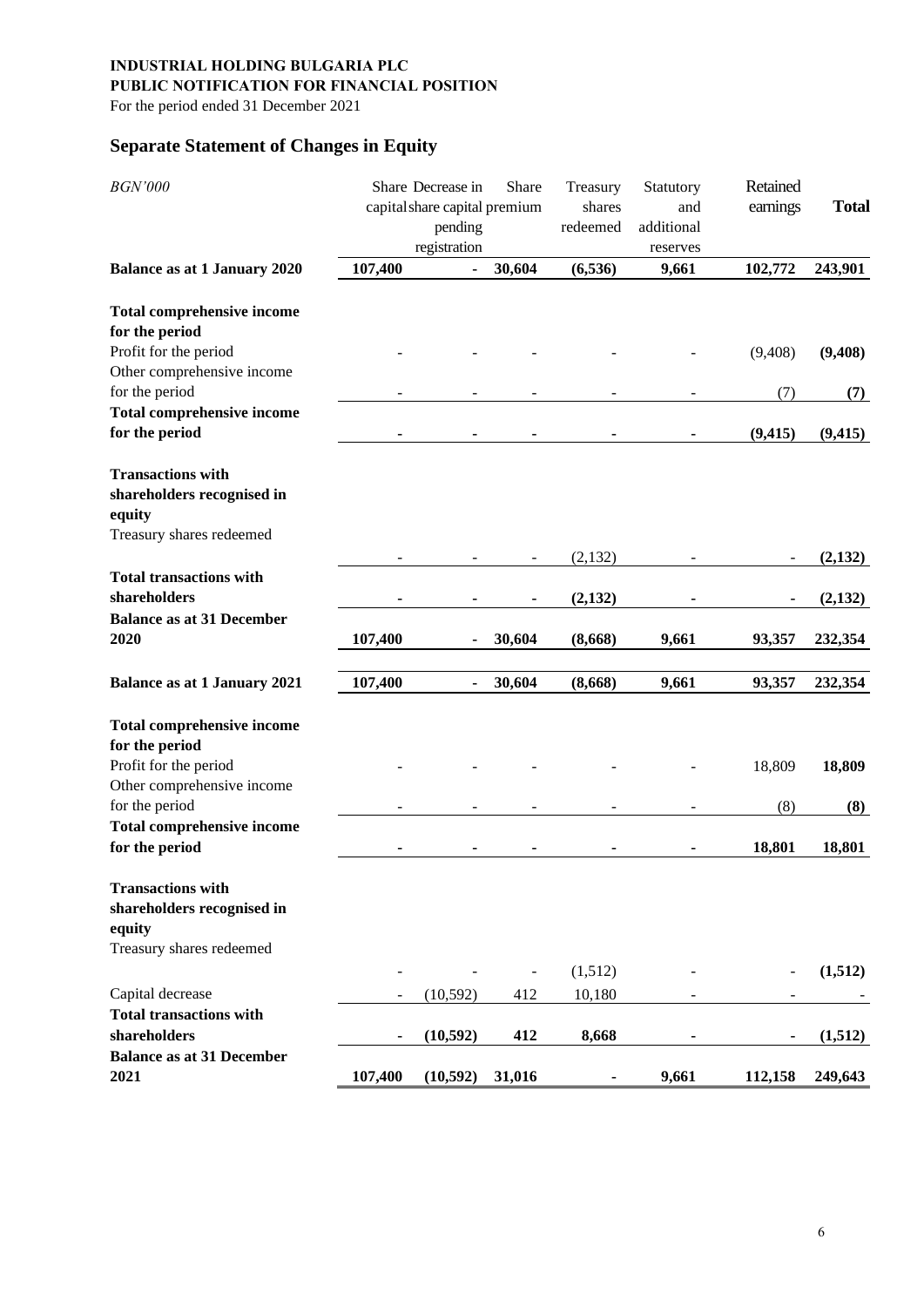For the period ended 31 December 2021

## **Interest and dividend income**

| <i>BGN'000</i>  | 31 December | 31 December |
|-----------------|-------------|-------------|
|                 | 2021        | 2020        |
| Dividend income | 6,255       | 15,211      |
| Interest income | 971         | 1.148       |
|                 | 7.226       | 16.359      |

Dividend income of BGN 6,255 thousand was reported as at 31 December 2021 (31 December 2020: BGN 15,211 thousand), distributed by:

| <i>BGN'000</i>            | 31 December | 31 December |
|---------------------------|-------------|-------------|
|                           | 2021        | 2020        |
| ZMM Bulgaria Holding AD   | 3,329       | 11,385      |
| <b>KRZ</b> Port Burgas AD | 2,092       | 1,405       |
| <b>IHB</b> Shipdesign AD  | 698         | 1,268       |
| Maritime Holding AD       | 136         | 150         |
| <b>Odessos PBM EAD</b>    |             | 1,003       |
|                           | 6,255       | 15,211      |

The main portion of the dividend distributed as at 31 December 2020 by ZMM Bulgaria Holding AD is based on profits earned by its subsidiary IHB Electric AD (obliterated).

Interest income of BGN 971 thousand (31 December 2020: BGN 1,148 thousand) originates from interest-bearing receivables from subsidiaries on cash loans granted.

## **Other operating income**

| <i>BGN'000</i>                     | 31 December<br>2021 | 31 December<br>2020 |
|------------------------------------|---------------------|---------------------|
| Impairment of investments reversed | 12,888              |                     |
| Other operating income             | 45                  | 87                  |
|                                    | 12,933              | 87                  |

The Company's management has made an analysis as of 31 December 2021 and found that there are indications of reversal of impairment accrued in previous periods on investments in subsidiaries operating in the Maritime Transport segment. As a result of the high freight levels in 2021 the segment generated a significant amount of free monetary resources, which led to a reduction in its net debt. Management has performed a test for reversal of the impairment of these investments and, as a result, it has reversed the impairment of its investment in Privat Engineering in the amount of BGN 12,888 thousand. The assumptions are consistent with those made in the tests performed in the previous period.

## **Employee benefit expenses**

| <i>BGN'000</i>                                   | 31 December | 31 December |
|--------------------------------------------------|-------------|-------------|
|                                                  | 2021        | 2020        |
|                                                  |             |             |
| Wages and salaries                               | (641)       | (546)       |
| Social insurance costs and other social payments | (81)        | (73)        |
|                                                  | (722)       | (619)       |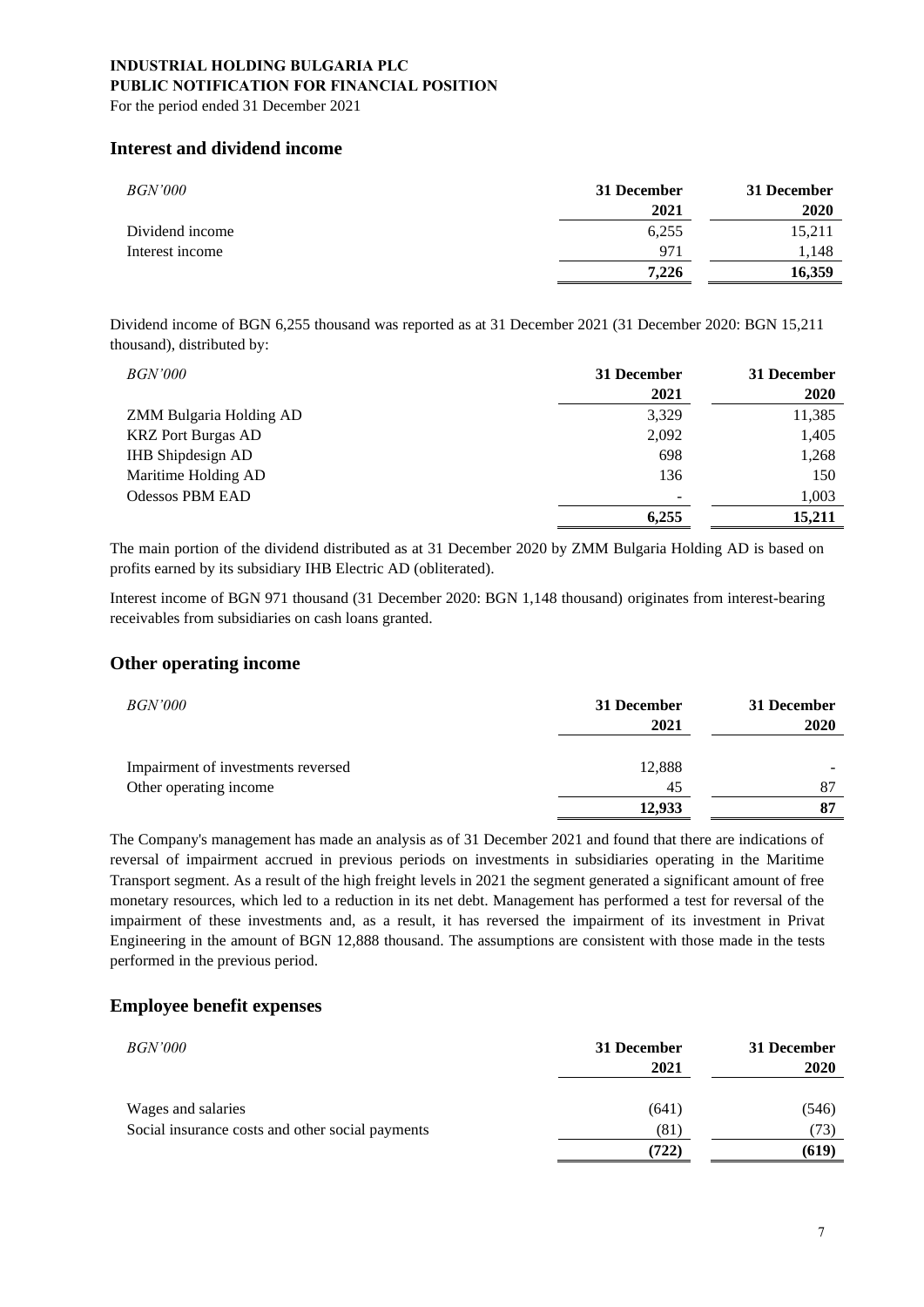For the period ended 31 December 2021

## **Other operating expenses**

| <i>BGN'000</i>                       | 31 December<br>2021 | 31 December<br>2020 |
|--------------------------------------|---------------------|---------------------|
| Depreciation / amortization expenses | (212)               | (202)               |
| Costs of materials                   | (34)                | (27)                |
| Investments impairment expenses      |                     | (24, 507)           |
| Other operating expenses             | (36)                | (17)                |
|                                      | (282)               | (24, 753)           |

## **Finance costs**

| <i>BGN'000</i>                                           | 31 December<br>2021 | 31 December<br><b>2020</b> |
|----------------------------------------------------------|---------------------|----------------------------|
| Interest expenses on bank loans                          | (132)               | (211)                      |
| Interest expenses on deposits from related parties, etc. | (38)                | (39)                       |
| Interest expenses on lease contracts                     | (12)                | (15)                       |
| Charges bank loans                                       | (9)                 | (13)                       |
| Other finance costs                                      | (5)                 | (4)                        |
|                                                          | (196)               | (282)                      |

## **Income tax**

The Company owes no income taxes for the periods ended 31 December 2021 and 31 December 2020. The reconciliation of income tax expenses and the accounting profit multiplied by the applicable rate for the periods ended 31 December 2021 and 31 December 2020 is as follows:

| <i>BGN'000</i>                                                                   | 31 December<br>2021 | 31 December<br>2020 |
|----------------------------------------------------------------------------------|---------------------|---------------------|
| <b>Accounting profit before taxes</b>                                            | 18,808              | (9,409)             |
| Income tax expense at the applicable tax rate of 10% for 2021 (2020: 10%)        | (1,881)             | 941                 |
| Income exempt from taxation – dividends                                          | 626                 | 1,521               |
| Non-deductible deferred tax asset on investment impairment expenses              |                     | (2,451)             |
| Non-deductible deferred tax liability on reversal of investment impairment       | 1,289               |                     |
| Non-deductible deferred tax asset on other temporary differences for the current |                     |                     |
| period                                                                           | (7)                 | (1)                 |
| Tax loss, for which tax asset is not recognized                                  | (26)                | (9)                 |
| Income tax benefit / (expense) at an effective tax rate of $0\%$ (2020: $0\%$ )  |                     |                     |

As at 31 December 2021, the Company reported a deferred tax asset of BGN 7 thousand (at 31 December 2020: BGN 5 thousand) on accrued retirement benefit liabilities, the unused leave liability, the lease liability, and the rightof-use asset.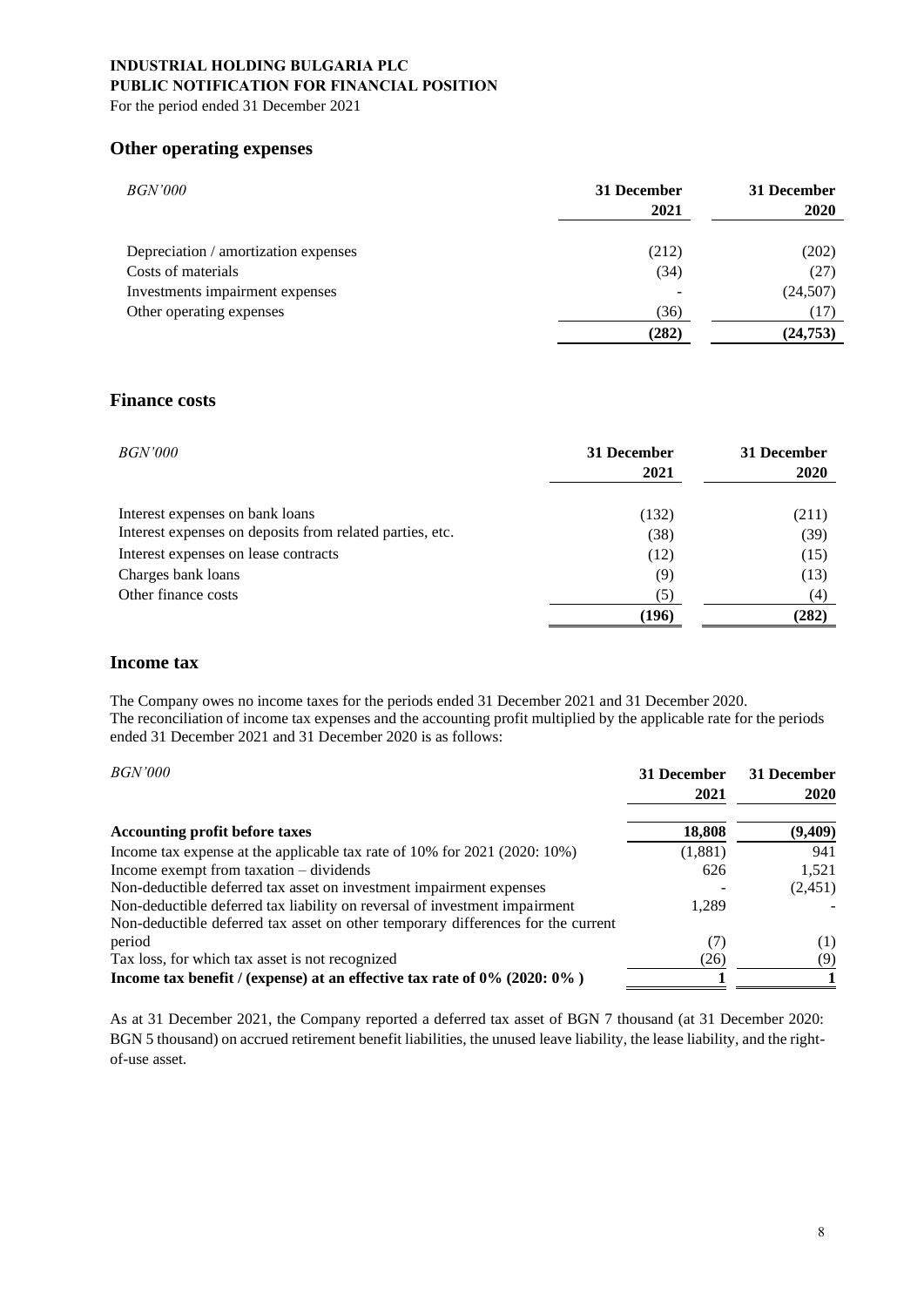### **PUBLIC NOTIFICATION FOR FINANCIAL POSITION**

For the period ended 31 December 2021

### **Investments in subsidiaries**

Investments, held by the Company as of 31 December 2021 and 31 December 2020, were as follows:

|                                           |                             | 31 December 2021 |                     |                        | 31 December 2020    |
|-------------------------------------------|-----------------------------|------------------|---------------------|------------------------|---------------------|
| <i>BGN'000</i>                            | Country of<br>incorporation | Share<br>amount  | Share<br>percentage | <b>Share</b><br>amount | Share<br>percentage |
| ZMM Bulgaria Holding AD                   | Bulgaria                    | 7,885            | 99.998              | 7,885                  | 99.998              |
| Privat Engineering EAD                    | Bulgaria                    | 45,601           | 100.000             | 32,713                 | 100.000             |
| <b>KRZ</b> Port Burgas AD                 | Bulgaria                    | 4,774            | 99.650              | 4,774                  | 99.650              |
| Maritime Holding AD                       | <b>Bulgaria</b>             | 400              | 61.000              | 400                    | 61.000              |
| International Industrial Holding Bulgaria |                             | 130              | 100.000             | 130                    | 100.000             |
| AG                                        | Switzerland                 |                  |                     |                        |                     |
| <b>KLVK AD</b>                            | Bulgaria                    | 46,096           | 67.960              | 46,096                 | 67.960              |
| <b>IHB</b> Shipdesign AD                  | Bulgaria                    | 70               | 70.000              | 70                     | 70.000              |
| Bulyard Shippbuilding Industry AD         | Bulgaria                    | 63,371           | 95.890              | 63,371                 | 95.890              |
| <b>Odessos PBM EAD</b>                    | Bulgaria                    | 23,653           | 100.000             | 23,653                 | 100.000             |
| IHB 3 Design AD (in liquidation)          | Bulgaria                    | 51               | 51.000              | 51                     | 51.000              |
|                                           |                             | 192,031          |                     | 179,143                |                     |

In November 2021, the General Meeting of Shareholders of IHB 3 Design AD took a decision to terminate the company's activities and to declare it in liquidation. The term of liquidation is 6 months as of 17 January 2022 – the date of registration of the notice to the Company's creditors with the Commercial Register.

In January 2022, Industrial Holding Bulgaria PLC purchased from its subsidiary the remaining shares of the capital of ZMM Bulgaria Holding AD and thus it became the sole equity owner of the company.

As described above in Other operating income, the company has recovered the impairment of its investment in Privat Engineering accrued in previous periods in the amount of 12,888 thousand.

## **Interest-bearing loans and borrowings**

| <i>BGN'000</i>                             | <b>Currency</b> | Interest rate<br>$\frac{6}{9}$ | 31 December<br>2021 | 31 December<br>2020 |
|--------------------------------------------|-----------------|--------------------------------|---------------------|---------------------|
| Bank Loan Agreement 16 of 27<br>March 2018 | <b>EUR</b>      | 1.9%                           | 3,914               | 9,132               |
|                                            |                 |                                | 3,914               | 9,132               |
| Long-term portion                          |                 |                                | 326                 | 5,215               |
| Short-term portion                         |                 |                                | 3,588               | 3,917               |

The bank loan agreement 16 of 27 March 2018 concluded for the purpose to refinance part of the debenture loan is repaid in equal monthly instalments and matures in April 2023. Guarantors on the contract are subsidiaries. The contract is secured by mortgages on real estate (land and buildings) of a subsidiary.

In 2021 the Company repaid in advance BGN 1,304 thousand under Bank Loan Agreement 16 of 27 March 2018, representing the instalment for January 2022 and the last due instalments for February, March and April 2023.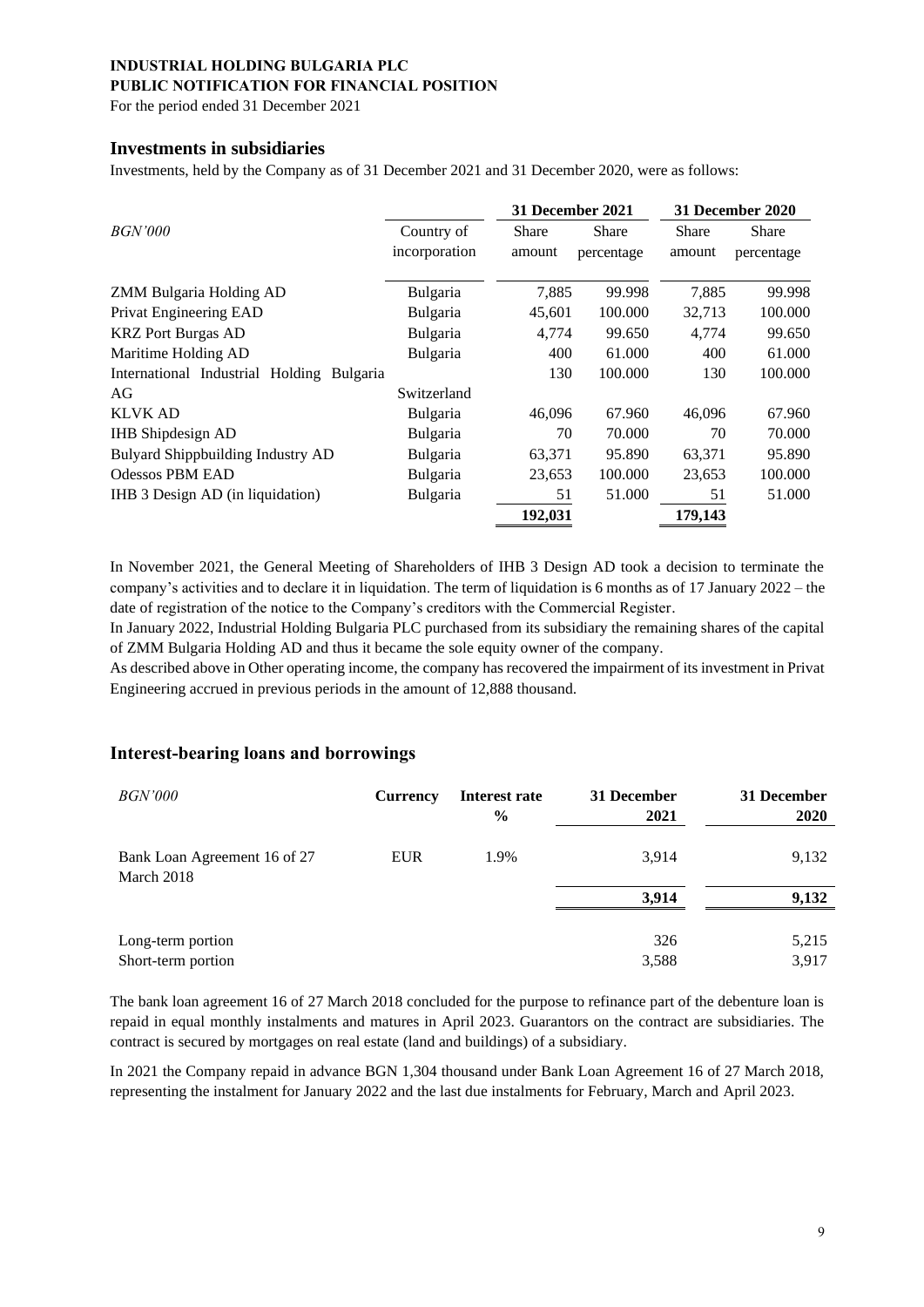For the period ended 31 December 2021

## **Lease liabilities**

| <i>BGN'000</i>                          | 31 December 2021 | 31 December 2020 |
|-----------------------------------------|------------------|------------------|
| Lease liabilities                       | 646              | 801              |
| Long-term portion<br>Short-term portion | 488<br>158       | 646<br>155       |

The lease liability represents the discounted amount of the estimated rental payments under a contract for the rent of an office (a building). Pursuant to the latter contract, the Company also recognized a right-of-use asset.

## **Equity**

### *Share capital - registered*

The share capital is stated at par according to the court registration.

| <i>BGN'000</i>                                                 | 31 December<br>2021 | 31 December<br>2020 |
|----------------------------------------------------------------|---------------------|---------------------|
| 107,400,643 ordinary shares with a nominal value of BGN 1 each | 107.400             | 107,400             |
|                                                                | 107,400             | 107,400             |

The company's capital comprises 107,400,643 registered dematerialised voting shares with a nominal value of BGN 1 each that are listed for trading on Bulgarian Stock Exchange. The share capital is subscribed at its nominal amount and is paid in full. There is no preference shares or bearer's shares.

On 18 November 2021, the General Meeting of Shareholders of Industrial Holding Bulgaria PLC took a decision to reduce the capital of the Company from BGN 107,400,643 to BGN 96,808,417 by invalidating 10,592,226 redeemed treasury shares with par value of BGN 1 each. As of the date of this public notification, the 3-month statutory term for creditors is running and upon its expiration the reduction of the capital can be registered with the Commercial Register.

### *Shareholders*

The shareholders of Industrial Holding Bulgaria PLC holding directly more than 5% of the company's capital as of 31 December 2021 are as follows:

|                                                  | <b>Number of shares</b> |             |
|--------------------------------------------------|-------------------------|-------------|
|                                                  | as at 31                | 31 December |
| <b>Shareholder</b>                               | December 2021           | 2021        |
|                                                  |                         |             |
| <b>BULLS AD</b>                                  | 65,173,554              | 60.68%      |
| DZH AD                                           | 9,657,874               | 8.99%       |
| Industrial Holding Bulgaria PLC (treasury shares | 10,592,226              | 9.86%       |
| redeemed pending invalidation)                   |                         |             |
| Others                                           | 21,976,989              | 20.46%      |
|                                                  | 107,400,643             | 100.00%     |

Bulls AD has an agreement concluded with DZH AD for the implementation of a common company management policy through a joint exercise of the voting rights held, with the way of implementation being determined by Bulls AD.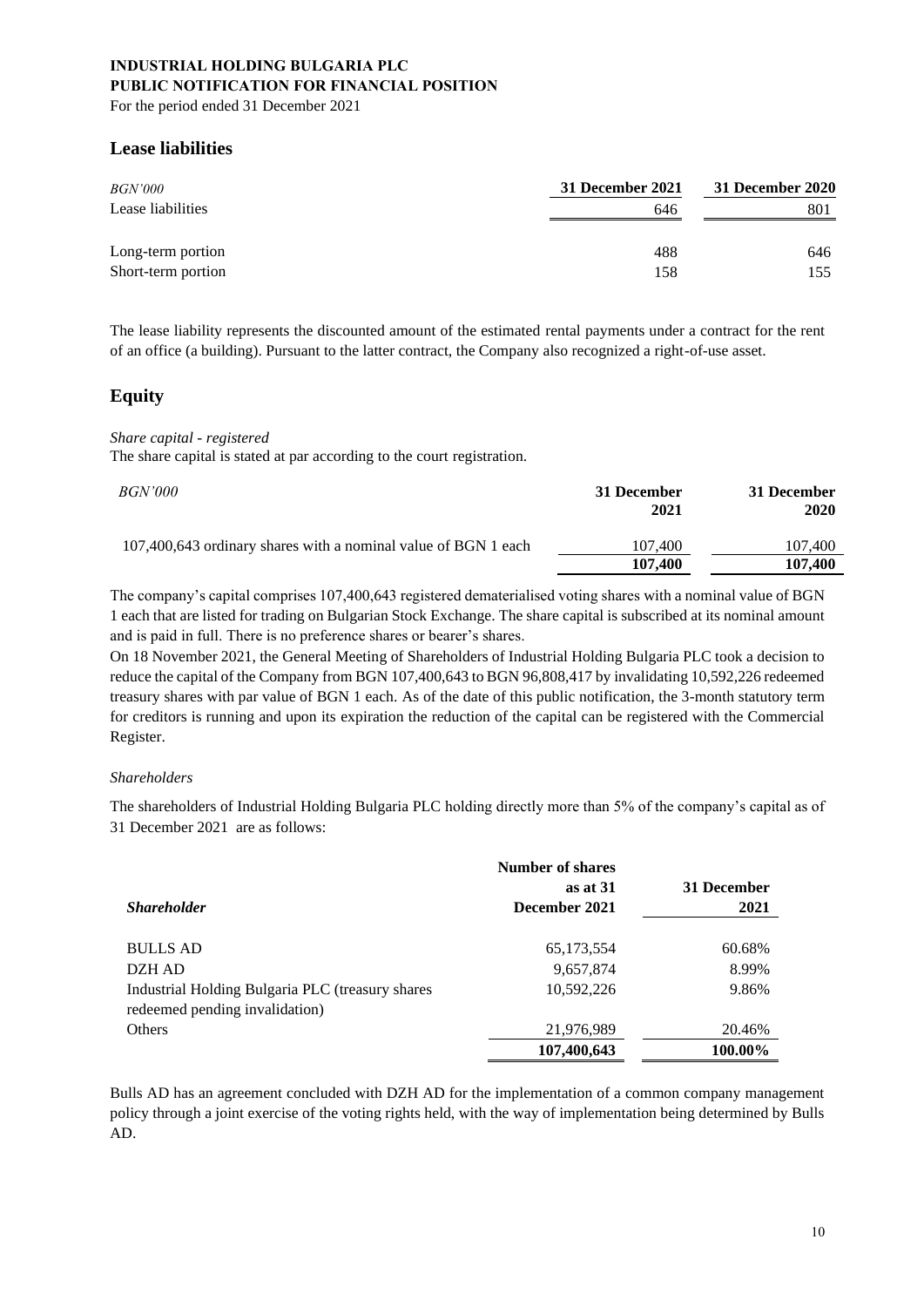For the period ended 31 December 2021

The total number of the treasury shares held as at 31 December 2020 is 9,073,468 for the total amount of BGN 8,668 thousand. Over the period 01 January 2021 – 31 December 2021, 1,518,758 treasury shares amounting to BGN 1,512 thousand were bought up. The number of the treasury shares redeemed as at 31 December 2021 2021 is 10,592,226 for the total amount of BGN 10,180 thousand. The General Meeting of Shareholders of the Company took a decision to invalidate these shares, as disclosed above.

By a decision of the General Meeting of Shareholders of Industrial Holding Bulgaria PLC of 18 November 2021, the current procedure for redemption of treasury shares was terminated. A new procedure was also initiated with the following parameters:

• number of shares to be redeemed annually for a period of five years - up to 3% of the registered capital of the Company for each calendar year, but not more than 10% in total for the entire redemption period and not more than 10% of the entire capital of the Company;

• minimum redemption price - BGN 1.00 per share;

• maximum redemption price - BGN 3.00 per share.

## **Related party disclosures**

The Company is a related party with the following persons in accordance with the definitions of IAS 24:

### *I. Persons exercising control*

- Bulls AD, a company that holds directly 60.68% of Industrial Holding Bulgaria PLC. Bulls AD has an agreement concluded with another shareholder holding 9 657 874 shares representing 8.99% of the capital to implement a common company management policy through a joint exercise of the voting rights held, with the way of implementation being determined by Bulls AD.
- Dimitar Zhelev, a person exercising control over Bulls AD and husband of Daneta Zheleva, the Chief Executive Officer of Industrial Holding Bulgaria PLC.

*II. Key management personnel, including the Management and the Supervisory Board of the Company*

### *III. Entities under the joint control of the Persons exercising control*

*IV. Entities, over which the persons that have control also exercise significant influence or are members of their key management personnel*

### *V. Subsidiaries*

• *Subsidiaries in which the Company holds direct control*

The direct subsidiaries of Industrial Holding Bulgaria PLC as at 31 December 2021 and 31 December 2020 are disclosed in *Investments in subsidiaries.*

• *Subsidiaries in which the Company holds indirect control*

IHB Metal Castings AD and IHB Electric (obliterated) are indirect subsidiaries of Industrial Holding Bulgaria PLC because they are subsidiaries of ZMM Bulgaria Holding AD, a direct subsidiary of Industrial Holding Bulgaria PLC. Karvuna Ltd. and Tirista Ltd. are indirect subsidiaries of Industrial Holding Bulgaria PLC because they are subsidiaries of Privat Engineering EAD, a direct subsidiary of Industrial Holding Bulgaria PLC. Bulport Logistics AD and Odria Ltd are indirect subsidiaries because they are subsidiaries of KLVK AD, a direct subsidiary of Industrial Holding Bulgaria PLC.

The total amount of related party transactions and outstanding balances for the current and previous reporting periods is as follows: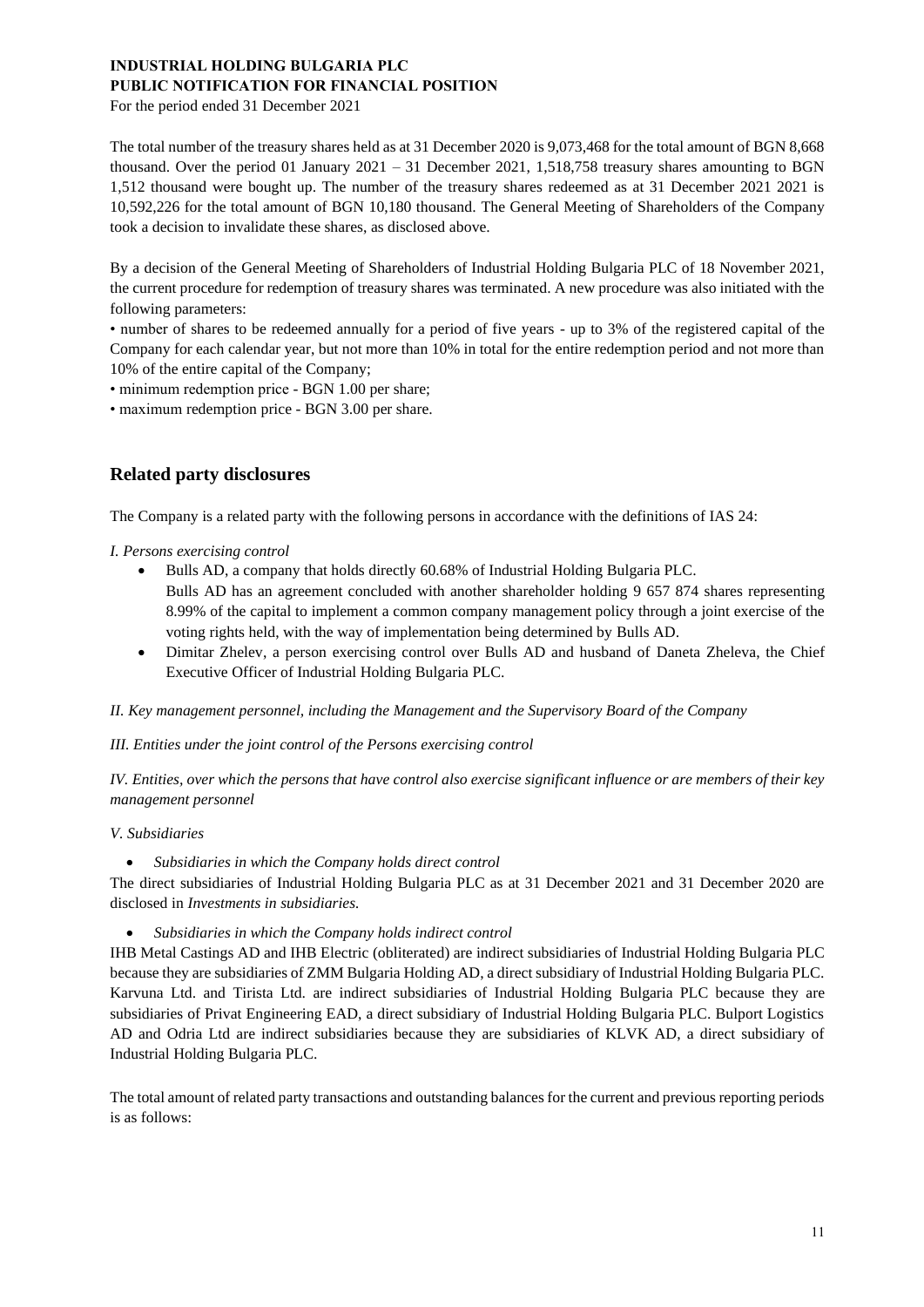## **PUBLIC NOTIFICATION FOR FINANCIAL POSITION**

For the period ended 31 December 2021

### **Receivables from and payables to related parties**

#### **Loans to related parties**

| <i>BGN'000</i>                          | <b>Type of</b><br>transaction | 31 December<br>2021 | 31 December<br><b>2020</b> |
|-----------------------------------------|-------------------------------|---------------------|----------------------------|
| <i>Subsidiaries</i>                     | Principal                     | 64,255              | 63,473                     |
|                                         | Interest                      | 264                 | 613                        |
|                                         |                               | 64,519              | 64,086                     |
| Long-term portion<br>Short-term portion |                               | 64,255<br>264       | 63,473<br>613              |

The loans granted are secured by promissory notes, except for:

the loan extended to Odria Ltd of BGN 16,660 thousand as at 31 December 2021, which is secured by a first ranking sea mortgage on m/v Dimond Sky, owned by the subsidiary.

### **Trade and other receivables**

| <i>BGN'000</i>                                                                                                                                | Type of<br>transaction | 31 December<br>2021 | 31 December<br>2020 |
|-----------------------------------------------------------------------------------------------------------------------------------------------|------------------------|---------------------|---------------------|
| <i>Subsidiaries</i>                                                                                                                           | Dividends              | 810                 | 501                 |
| Entities, over which the persons that have control<br>exercise also significant influence or are members of<br>their key management personnel | Prepayments            |                     | 10                  |
|                                                                                                                                               |                        | 819                 | 511                 |

#### **Cash with banks – related parties**

| <i>BGN'000</i>                                                                                                                             | 31 December | 31 December |
|--------------------------------------------------------------------------------------------------------------------------------------------|-------------|-------------|
|                                                                                                                                            | 2021        | 2020        |
| Entities, over which the persons that have control exercise also significant<br>influence or are members of their key management personnel | 3.083       | 103         |
|                                                                                                                                            | 3.083       | 103         |

#### **Deposits from related parties**

| <i>BGN'000</i>      | <b>Note</b> | 31 December | 31 December |
|---------------------|-------------|-------------|-------------|
|                     |             | 2021        | 2020        |
| <i>Subsidiaries</i> | Principal   | 7,395       | 2,960       |
|                     | Interest    | 23          |             |
|                     |             | 7,418       | 2,967       |
| Long-term portion   |             | -           |             |
| Short-term portion  |             | 7,418       | 2,967       |

Deposits received from subsidiaries as at 31 December 2021 are not secured and bear a fixed interest rate; they mature in September 2021. The terms and conditions of deposits as at 31 December 2020 remain the same.

In January 2022 Industrial Holding Bulgaria PLC received a loan of EUR 500 thousand from Bulls AD.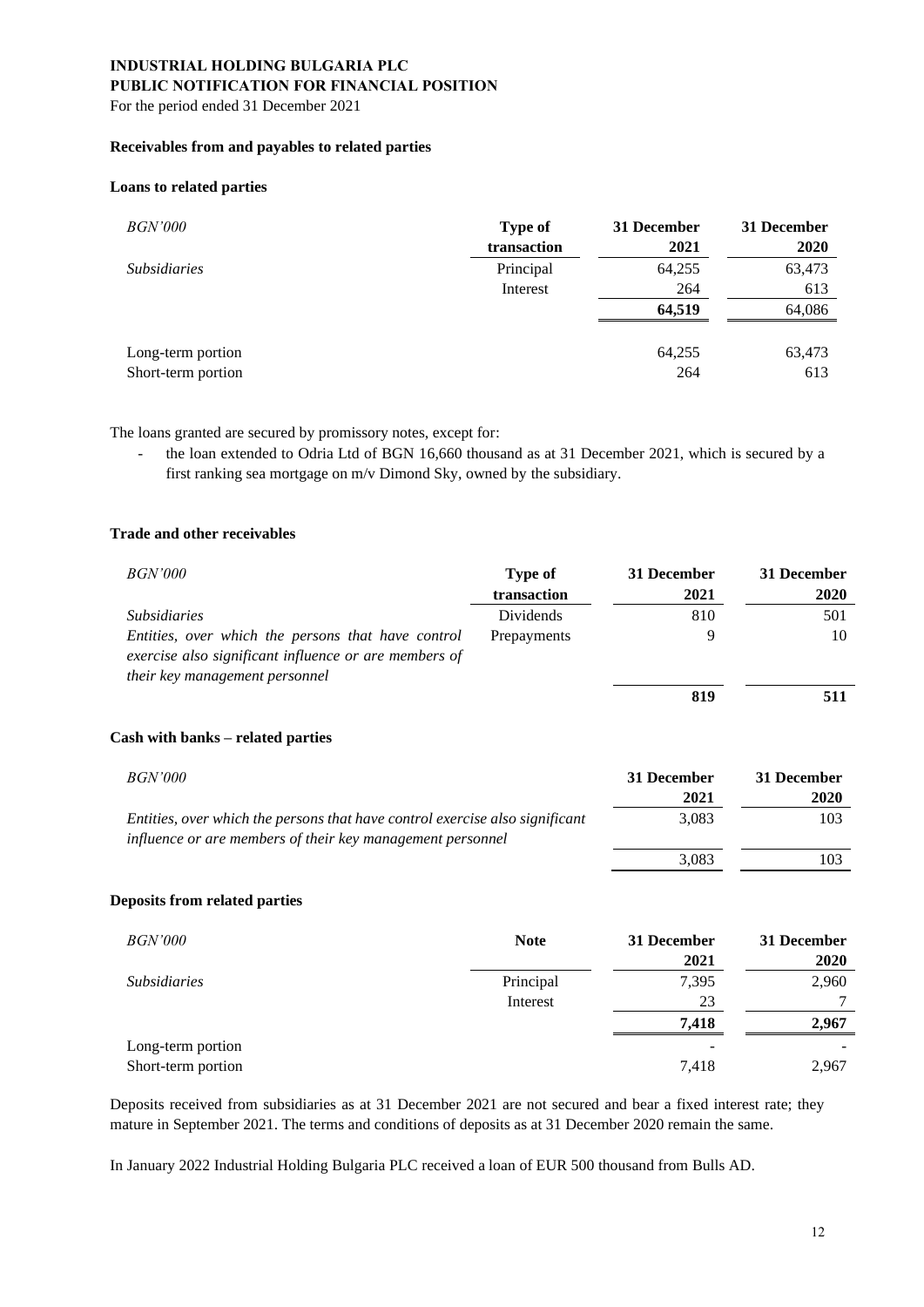For the period ended 31 December 2021

### **Sale transactions**

| <i>BGN'000</i>      | <b>Type of transaction</b> | 31 December<br>2021 | 31 December<br>2020 |
|---------------------|----------------------------|---------------------|---------------------|
| <i>Subsidiaries</i> | Dividend income            | 6,255               | 15,211              |
|                     | Rental income              | 44                  | 72                  |
|                     |                            | 6.299               | 15,283              |

### **Purchase transactions**

|                                                                                                                                               | Type of<br>transaction     | 31 December<br>2021 | 31 December<br>2020 |
|-----------------------------------------------------------------------------------------------------------------------------------------------|----------------------------|---------------------|---------------------|
| Entities, over which the persons that have control<br>exercise also significant influence or are members<br>of their key management personnel | Costs of hired<br>services | 14                  |                     |
|                                                                                                                                               | Other finance costs        |                     |                     |
|                                                                                                                                               |                            | 16                  |                     |

## **Loans to related parties**

| <i>BGN'000</i>      |                            | <b>Amounts</b><br>granted | Non-cash $-$<br>(increase) /<br>decrease | Principal<br>repaid | <b>Interest</b><br>income | <b>Interest</b><br>received |
|---------------------|----------------------------|---------------------------|------------------------------------------|---------------------|---------------------------|-----------------------------|
| <b>Subsidiaries</b> | 31 December<br>2021        | (13,993)                  | -                                        | 13,211              | 971                       | 1,320                       |
| <b>Subsidiaries</b> | 31 December<br>2020        | (17,694)                  |                                          | 6,194               | 1,148                     | 685                         |
|                     | 31 December<br>2021        | (13,993)                  |                                          | 13,211              | 971                       | 1,320                       |
|                     | 31 December<br><b>2020</b> | (17,694)                  |                                          | 6,194               | 1,148                     | 685                         |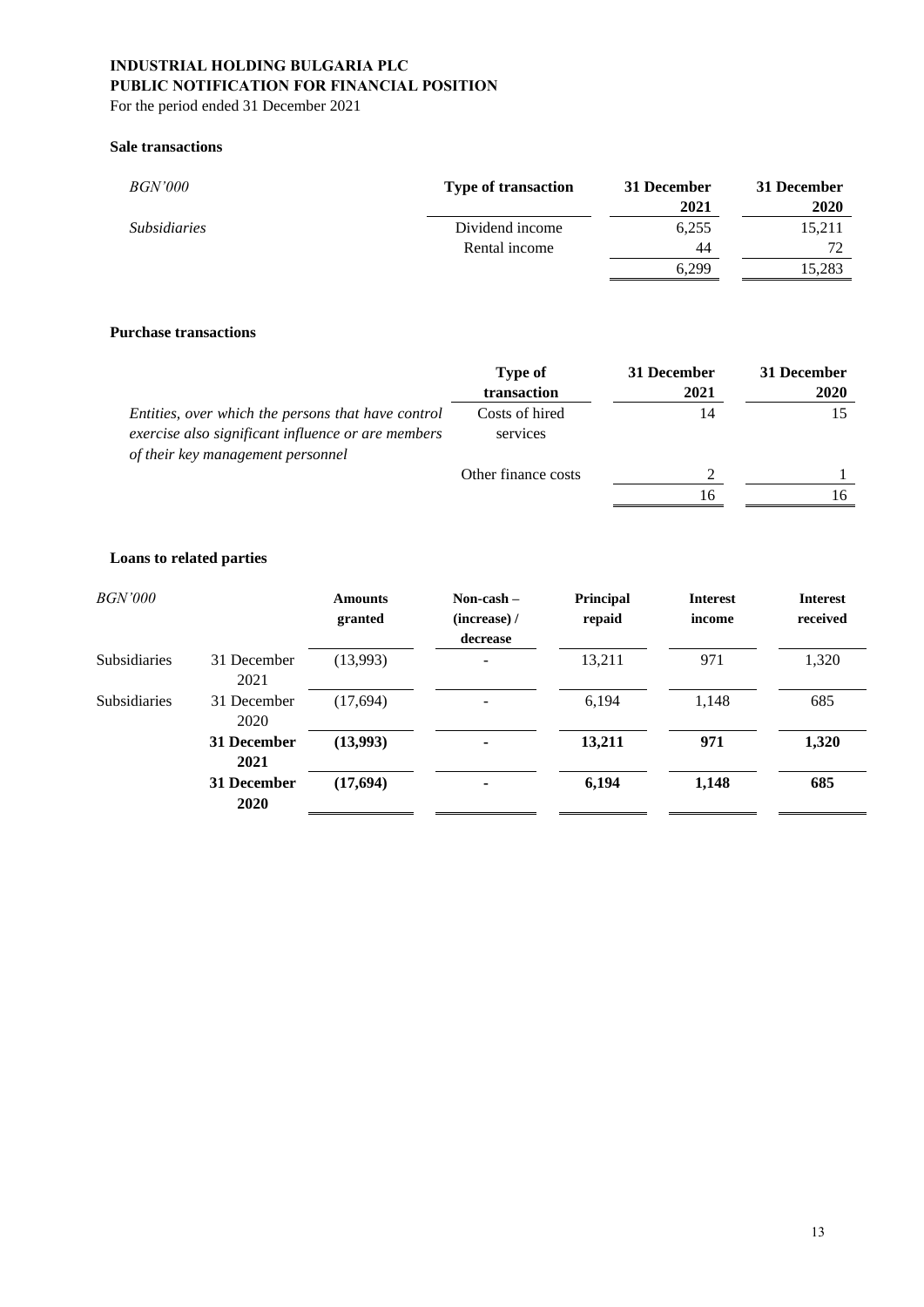For the period ended 31 December 2021

| <i>BGN'000</i>      |                     | <b>Amounts</b><br>received | Non-cash $-$<br>increase /<br>(decrease) | Principal<br>paid | <b>Interest</b><br>expenses | <b>Interest</b><br>paid |
|---------------------|---------------------|----------------------------|------------------------------------------|-------------------|-----------------------------|-------------------------|
| <b>Subsidiaries</b> | 31 December<br>2021 | 8,516                      | (3,731)                                  | (368)             | (38)                        | (4)                     |
| <b>Subsidiaries</b> | 31 December<br>2020 | 7,677                      | (2,320)                                  | (2,892)           | (39)                        | (23)                    |
|                     | 31 December<br>2021 | 8,516                      | (3,731)                                  | (368)             | (38)                        | (4)                     |
|                     | 31 December<br>2020 | 7,677                      | (2,320)                                  | (2,892)           | (39)                        | (23)                    |

#### **Deposits from related parties**

## **Commitments and contingencies**

#### **Legal claims**

No legal claims have been filed against the Company.

#### **Guarantees**

According to Contract 319 of 30 November 2006 signed with a commercial bank for granting a credit limit for issuance of bank guarantees, letters of credit and working capital financing of the Holding and/or Group entities with a limit of BGN 10,000 thousand, as at 30 September 2021:

- bank guarantees of BGN 20 thousand (31 December 2020: BGN 20 thousand) were issued to Group companies: IHB Metal Castings AD**,**
- a letter of guarantee was issued to cover a liability of KRZ Port Burgas AD amounting to BGN 3,000 thousand (31 December 2020: BGN 3,000 thousand);
- a revolving credit line for working capital financing of BGN 5,500 thousand was opened (31 December 2020: BGN 5,500 thousand). As of 31 December 2021 amounts were not utilised by the Holding and/or its subsidiaries; if such occur, they will be presented net.

As of 31 December 2021, the unutilized limit under this contract for provision of a credit limit amounted to BGN 5,500 thousand.

The contract with the bank is secured by a registered pledge on the commercial enterprise of KRZ Port Burgas AD as a combination of rights, obligations and factual relations, with registration of the main assets with the respective registries.

In January 2021, the term of Contract 319 of 30 November 2006 was extended until 31 January 2023.

#### **Collateral**

To secure Bank loan agreement 16 of 27 March 2018 concluded for the purpose of partial financing of a debenture loan, the Company concluded a financial collateral agreement through a pledge of receivables providing for a right of use over all its accounts with the bank-creditor in an amount that should be at least equal to the loan liability at the relevant time.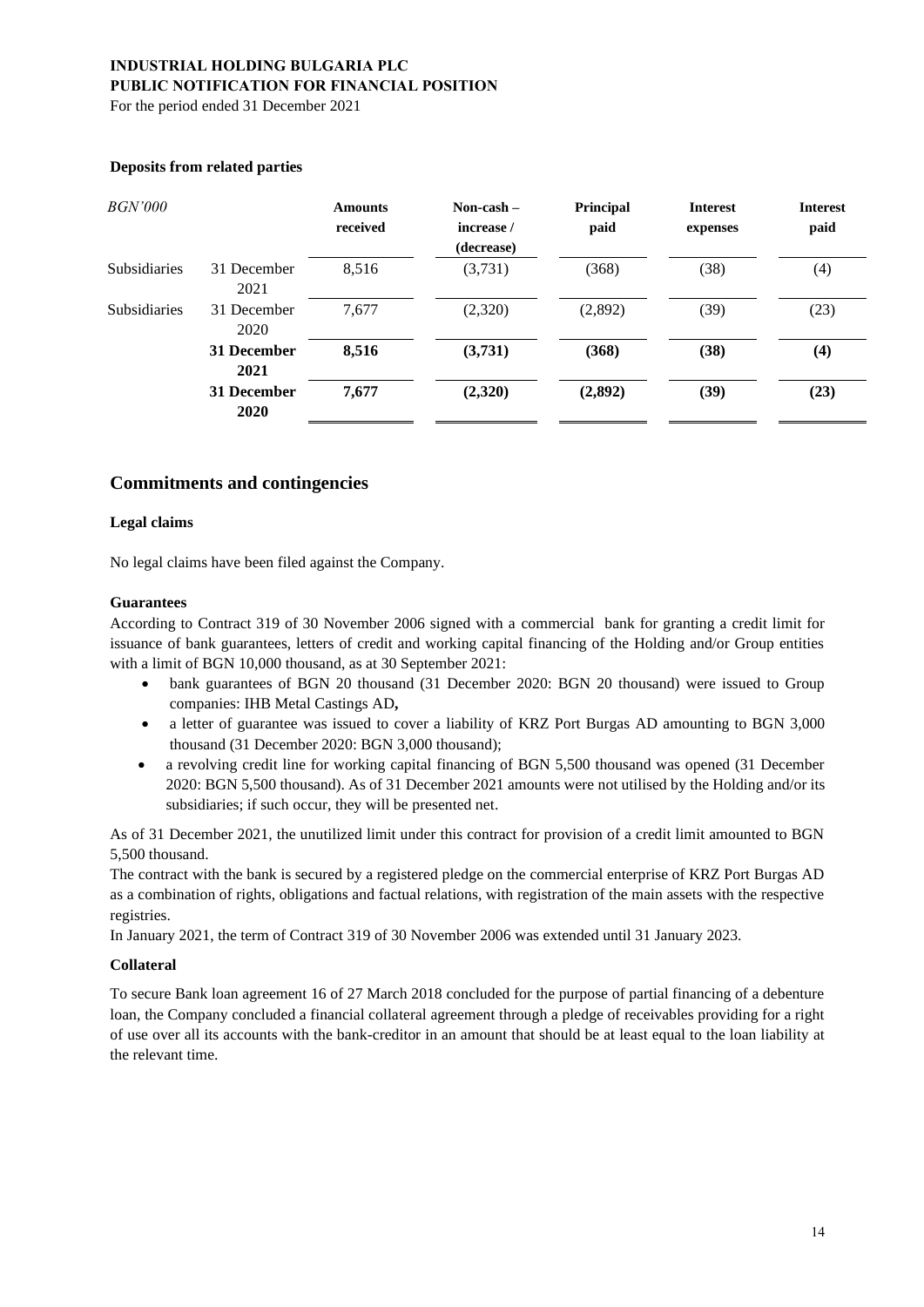### **PUBLIC NOTIFICATION FOR FINANCIAL POSITION**

For the period ended 31 December 2021

## **Non-systematic risks specific to the Company**

#### **Risks associated with the holding structure and the structure of the portfolio of IHB**

In so far as the activity of the Company relates to management of other companies' assets, it is exposed to the Group subsidiaries' industry risks. The Holding's investments are focused on businesses characterised by slow rotation of funds invested (machine-building), dependence on energy and other resources (machine-building, ship repair, maritime transport) and high cyclicity (ship repair, shop design, maritime transport, classification and certification, and port activity), thus reducing the return on the investment portfolio of IHB.

#### **Risks arising from pandemics and epidemics**

Globalization worldwide and the freer movement of goods and people lead to a significantly faster spread of pandemics and epidemics, and make it difficult to locate them in individual regions / countries, which in the case of more serious diseases, such as COVID-19, blocks world trade, limits and pose difficulties on the supply chain, and has an adverse impact on all economic agents. The development of the pandemic and possible extension / reduction of restrictive measures in individual countries are risks that can lead very fast to both improvement and deterioration of the external environment. There are already cases of compulsory vaccination of incoming foreigners in some countries, a practice that, if it grows as a process, may have a negative impact on certain businesses (maritime transport).

The high incidence of COVID-19 in Bulgaria at the moment and the still low vaccination rate create a number of difficulties in the implementation of the main business processes of the Holding and its subsidiaries. They are, on the one hand, due to key workers getting sick and / or being placed under quarantine at the same time, as well as to the need for key personnel to work remotely, predetermined by reasons to preserve health or the need to take care for children or other family members. On the other hand, the fact that Bulgaria continues to be placed into the red COVID zone has a negative impact on trading partners in making their purchase decisions (shipbuilding and ship repair).

#### **Risks arising out of dependence on the development of the global economy and trade**

The state of the global economy and demand for raw materials underpin the development of trade. Of all segments in the IHB's investment portfolio, the most direct and imminent impact they have on the shipping industry. Stress on the market and pressure on the freight have a number of divergent factors:

- cyclicity of the shipping industry cycles are linked to the global economy and the balance between the proposed shipping tonnage and the needs of exporters and importers. Risk exists for operators who have failed to properly plan and distribute their cash flows at a time of difficult access to finance under aggravated conditions during crisis;
- number of ships in construction and entry into service and state of the ship cutting market
- increased environmental restrictions the introduction of new eco-norms and directives against environmental pollution and for energy savings for vessels imposes mandatory reconstructions of vessels to comply with regulations, shortens the time of operation of ships, and make their operation more expensive;
- global fuel problems on the one hand, oil can be a cause of conflict and, on the other hand, the price and availability of it can be a cause of erosion or a fall in the freight market, as marine fuels are the main raw material in the industry and stock commodity;
- development potential stems from major infrastructure projects, major investments in the gas and oil sectors, etc.

The level of economic activity worldwide has impacted, albeit more slowly, on machine building, shipbuilding and ship repair, while port operations depend to a greater extent on the developments in the domestic market.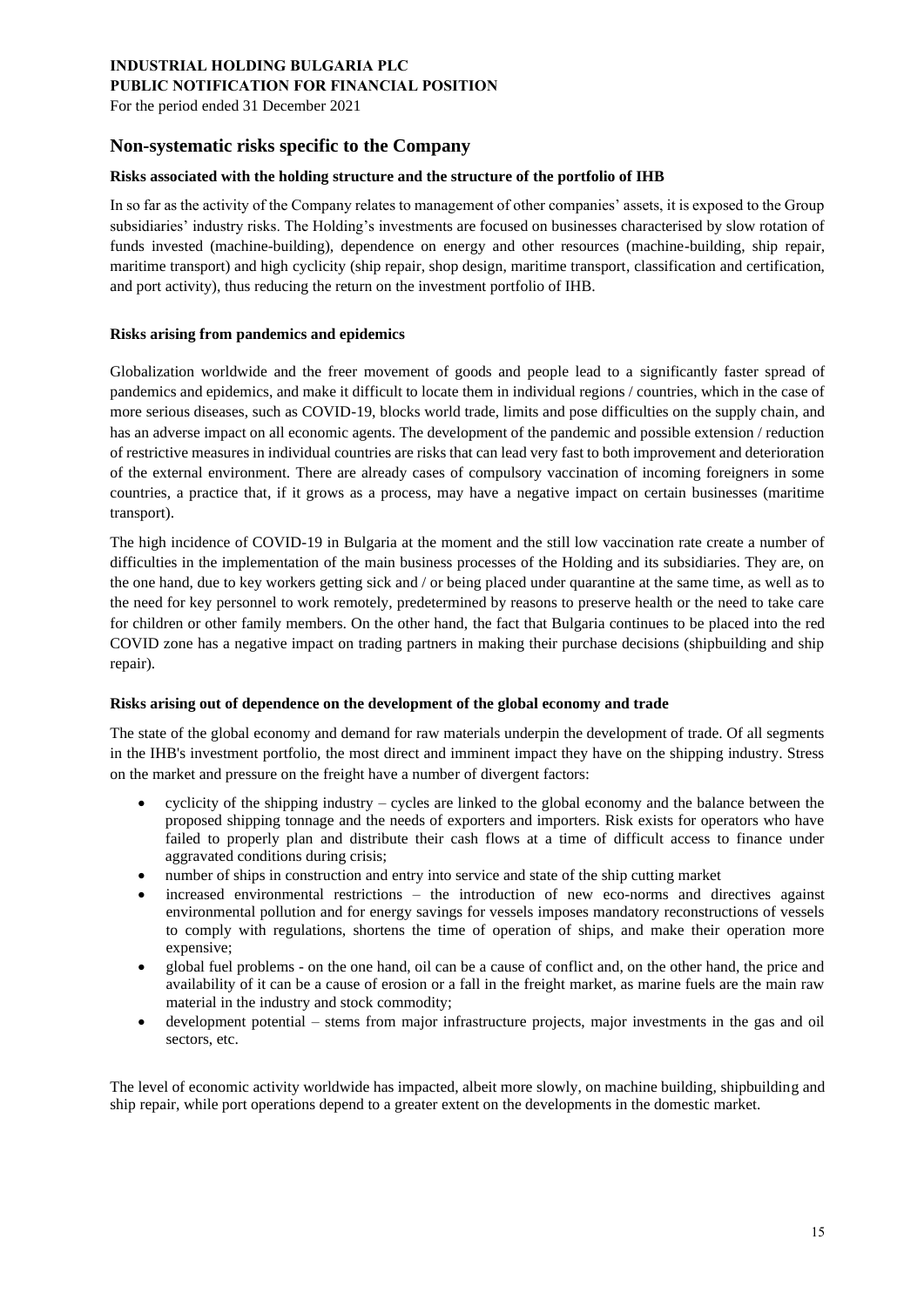For the period ended 31 December 2021

#### **Risk of political instability in traditional markets and regions, military activities and/or penalties imposed**

This risk stems from future changes in economic policy imposed by objective economic or political circumstances - continuing war conflicts around the world, political uncertainty in many places, sanctions and restrictions imposed on trade with a number of countries. This risk mainly affects maritime and port business as it impedes the free movement of goods and leads to a change in trade flows and transport corridors, and hampers the access of registry inspectors to supervised vessels. The risk also affects the machine building industry by reducing sales volumes on traditional markets. The escalation of the conflict between Russia and Ukraine could also have a negative impact on ship repair, as an unstable environment could reduce cargo in the Black Sea and affect negatively the attractiveness of ships to carry out repair work in the Black Sea basin.

#### **Risks associated with fraud and abuse**

As a result of the spread of the COVID-19 pandemic, the risk of fraud and abuse increases, including that related to cyber-attacks, unscrupulous trade practices, bankruptcies of contractors, etc.

#### **Risks relating to environment legislation**

The domestic and international legislation on ecology implies compliance with a number of measures on prevention, control and reduction of various types of environmental pollution. The trend in recent years is to increase regulations in this area. The pressure on phasing out the use of traditional energy sources (such as oil or gas) is growing worldwide, which for the Group has its strongest impact on maritime transport. Restrictive duties are being introduced on imports of raw materials from countries that do not follow the European Union's environmental policies.

The Group's policy is to comply with all regulatory obligations in the area of ecology, which is linked to fixed investments for the alignment and maintenance of facilities and processes in accordance with the required standards and norms. All investment projects are also in line with environmental protection requirements.

#### **Risk related to the prices of basic raw materials, materials and energy sources**

This risk results from changes in the prices of raw materials, materials and various energy sources being used. The rise in prices has an extremely unfavourable effect on the results of manufacturing companies operating in metalintensive and energy-absorbing segments, such as machine building, shipbuilding and ship repair. Maritime transport is highly dependent on the prices of fuels, which are a commodity. The impact of changes in the market price of electric energy is similar, as the electric energy is subject to international supply and demand and is determined by factors beyond the control of management. For several years now, the supply of electric energy has been negotiated at a Group level on the open market.

Since the beginning of 2021, the level of this risk has been high. Gas, electricity and heat prices have already risen sharply across Europe. The price jump cannot be transferred directly to the end customers and will significantly affect the profitability of the products and services offered by the Group.

### **Risk caused by disrupted supply chains**

The risk of further increases in international prices of raw materials and goods is increasing more and more due to broken supply chains. It is difficult to determine what part of inflation is due to the recovery of demand after easing the restrictive measures and what to the problems with supplies caused by congested ports and the shortage of raw materials and workers. The problems of disruption of global chains for the production and supply of goods and raw materials feed inflation at a rapid pace and confront central banks with a new problem. Rising interest rates will affect demand, which has driven the world out of recession in 2020, but will not help much with supply problems. If the shortage then eases and trade returns to normal, the policy may appear too restrictive and halt the recovery. However, if banks refrain from action and supply problems continue, expectations of higher inflation may increase, which will force companies to raise wages and prices, and could result in rapid interest rate hikes and tighter fiscal conditions.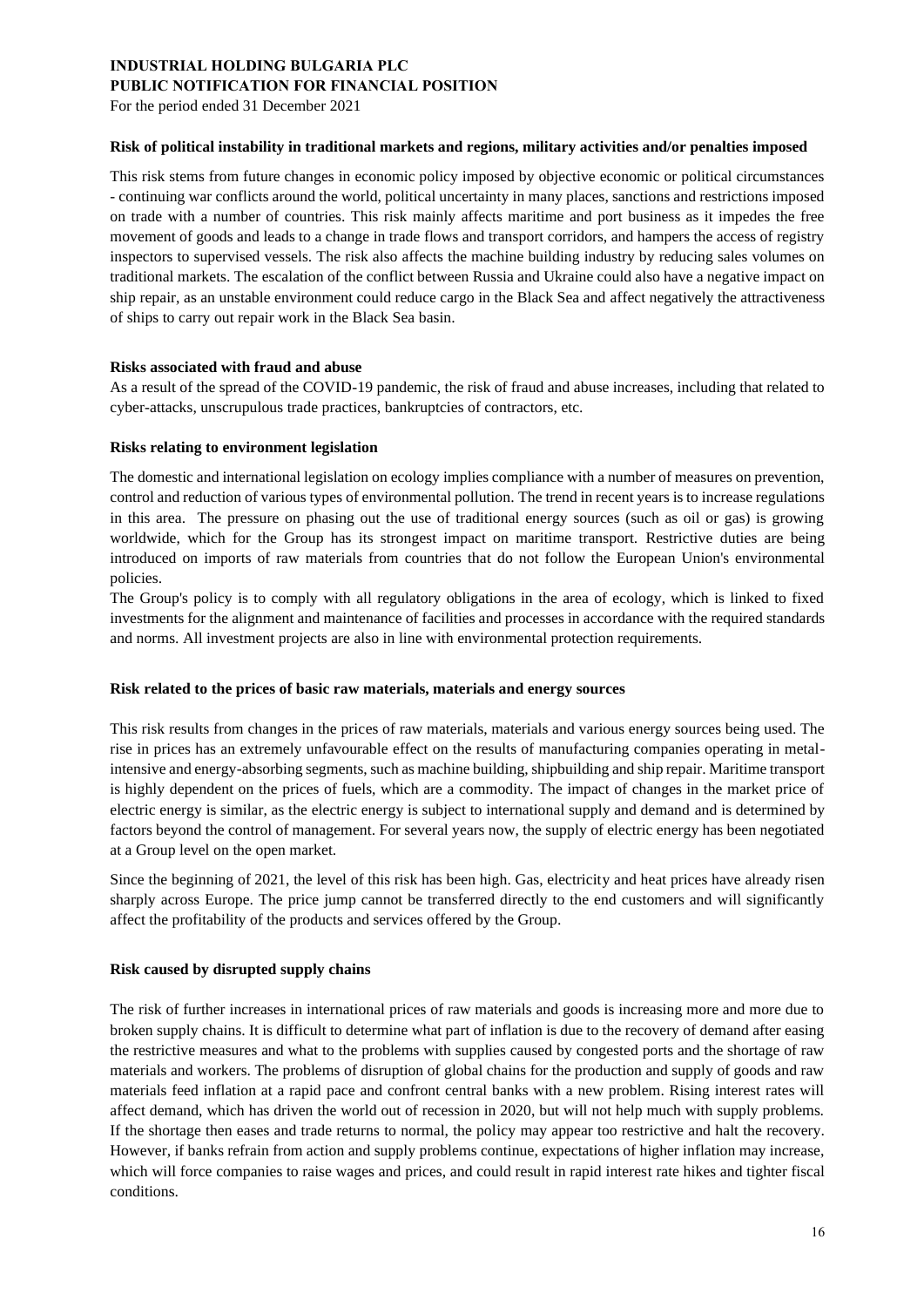#### **PUBLIC NOTIFICATION FOR FINANCIAL POSITION**

For the period ended 31 December 2021

#### **Risks relating to attracting and retaining experienced and qualified employees**

Given the problems with the effectiveness and relevance of the education system in Bulgaria and the demographic collapse in the country, many sectors of the national economy are experiencing not only a capacity crunch. The lasting trend of declining and aging population in our country naturally reduces people of working age, including that of the low-skilled. Employees' professional qualities affect directly entity's financial results and innovation performance. The risk is reinforced by the convertible nature of some professions and high worldwide demand for such staff (professionally trained and motivated seamen and officers, registry inspectors, engineering personnel and specialist workers – welders, hull workers (hull fitters), pipe fitters, etc.). Vaccination requirements in Europe and the world as a prerequisite for many economic activities are putting additional pressure. The most affected segments are that of machine building, maritime transport, ship design and ship repair segments. Management has adopted a long-term approach to human resource management related to preliminary and subsequent qualification of staff, as well as a close cooperation with the academic society in the country.

#### **Credit risk**

Credit risk is the risk of possible financial loss if a client or a party to a financial instrument fails to perform its contractual obligations. The risk is mainly related to receivables from clients and investments in other financial assets.

*Receivables from clients –* The Group's credit risk exposure depends on the customer's individual characteristics that differ between sectors. The most affected segments are that of ship building, ship design, classification and certification, and port activities.

Currently, the credit risk worldwide and for the Group in particular is still high due to the COVID-19 implication. The Group's credit policy provides for that each new client shall be investigated for solvency before being offered the standard delivery and payment terms and conditions. Besides the price offered, when selecting a potential client or a charterer managers consider its credit rating, reputation, popularity, recommendations, etc.

*Investments –* The Group invests mainly in businesses and companies where the Holding holds the control and power to determine their development strategy. With respect to portfolio investments, the ambition is to invest in liquid securities. Part of investments are made over considerable periods of time, during which it is possible that the Group will receive a very limited yield, lower profits, and may even experience losses.

*Guarantees* - It is a policy of the Group to issue financial guarantees only to subsidiaries and only after obtaining the preliminary approval of the managing bodies. There is a risk that the guarantees may be utilised in the event of non-performance of the covered liabilities.

#### **Liquidity risk**

Liquidity risk is the probability that the Group will be unable to meet all its obligations when they become due. Such risk may arise in case of delayed payments by clients. The Group companies elaborate financial planning to cover their expenses and current payables for a period of 90 days, including settlement of financial liabilities. Where possible, a deferred payment to suppliers and subcontractors is applied in combination with the above measures, but without affecting negatively their businesses. The Holding's management supports the Group companies' efforts towards attracting bank financing for investments and capacity utilization in the form of revolving credits for working capital in support of production. The attracted volumes of funds are maintained at pre-determined levels and approved only after their economic effectiveness for each company has been proven.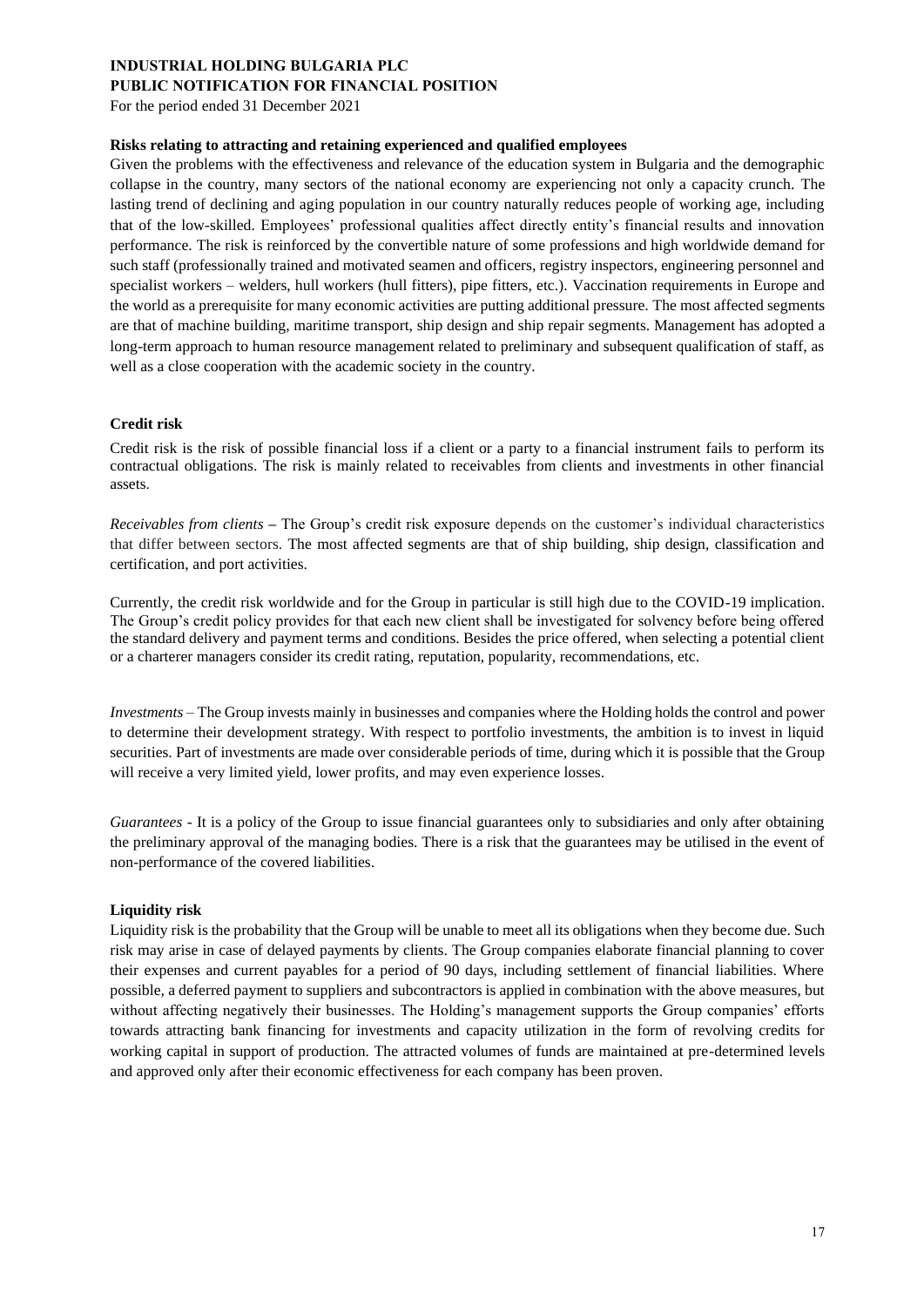For the period ended 31 December 2021

### **Currency risk**

The Group companies are exposed to currency risk as they perform purchases and/or sales and/or receive loans in currencies, other than the functional currency. Aiming at reducing the Group's exposure to currency risk, the Holding's management is trying to minimise the payments in foreign currencies other than the functional currency in the operating activity of most companies. The goal is that transactions with customers and suppliers are agreed primarily in BGN and EUR for the companies the functional currency of which is the Bulgarian lev and in USD for the ship companies, as USD is the main currency, in which the ship business operates. Given the Bulgaria's jointing the ERM II exchange rate mechanism (the so-called euro area waiting room), there is a low risk that the EUR exchange rate agreed vis-à-vis the exchange rate of the Bulgarian lev in the event of entry into the Euro area to be different from the currently effective exchange rate. The Group is currently exposed to currency risk from changes in the exchange rate of the US Dollar in relation to the free cash flows generated by maritime transport. The increase in the revenue share from foreign ships in total sales strengthens the impact of this risk on the financial results of the ship register.

#### **Interest rate risk**

The Group companies are exposed to interest rate risk in cases of financing, whose price includes a floating interest rate component plus a margin. In managing this risk, management seeks to either negotiate fixed-rate loans or to conclude hedging transactions aiming at minimizing the effects of the changes in the floating interest rate component. Rising inflation in 2021 could lead to a change in Central Banks' policies to increase interest rates and impose tighter fiscal conditions in future.

## **Systematic risks**

The Holding and its subsidiaries are exposed to systematic risks relating to the market and macro-environment in which the companies operate. These risks cannot be managed and controlled by the management team.

## **Trends for businesses, in which the Group companies operate**

### **Maritime transport**

The shipping market has maintained its high growth rate over the entire 2021. The demand for ship tonnage increased significantly freight levels, reaching their highest levels for the last 10 years. The main impetus for the restart of maritime transport was given by the recovery of the global economy, accompanied by the need to supply of many and different goods. Congestion in many ports has blocked part of the available ship tonnage and as a results price levels have risen. The high levels of freight throughout 2021 were also supported by the incentives taken by many countries, which increased the volumes of all types of cargo. Complicated relations among some countries have changed cargo flows and forced deliveries from more distant destinations with smaller vessels. All these factors contributed to the segment achieving high positive results.

Despite the rise in the price of scrap metal, the cutting of old vessels and reduction of tonnage in operation continues at a slow pace and volume, as many owners try to make the most of market demand and high freight before scraping their old ships. This has had a negative impact on orders for new vessels, which remain at record lows. The impact of the serious rise in the prices of steel, fuels and the ever-increasing environmental requirements towards new ships is similar and requires higher investments in acquisitions. At the same time, there is no foreseeable horizon in which the owners of the new vessels will be able to operate them without making additional costs for compliance with regulatory changes and restrictions. Moreover, the concept of environmentally friendly marine fuel in view of the new regulations is not clear.

It is expected that the logistics chains will recover gradually and stocks will replenish in 2022. As a result, the market may score a decline and then calm down and stabilize at relatively high levels of freight. The future of shipping will depend on the development of the COVID-19 pandemic and its impact on the global economy, the US-China trade war, numerous local conflicts and sanctions that were imposed.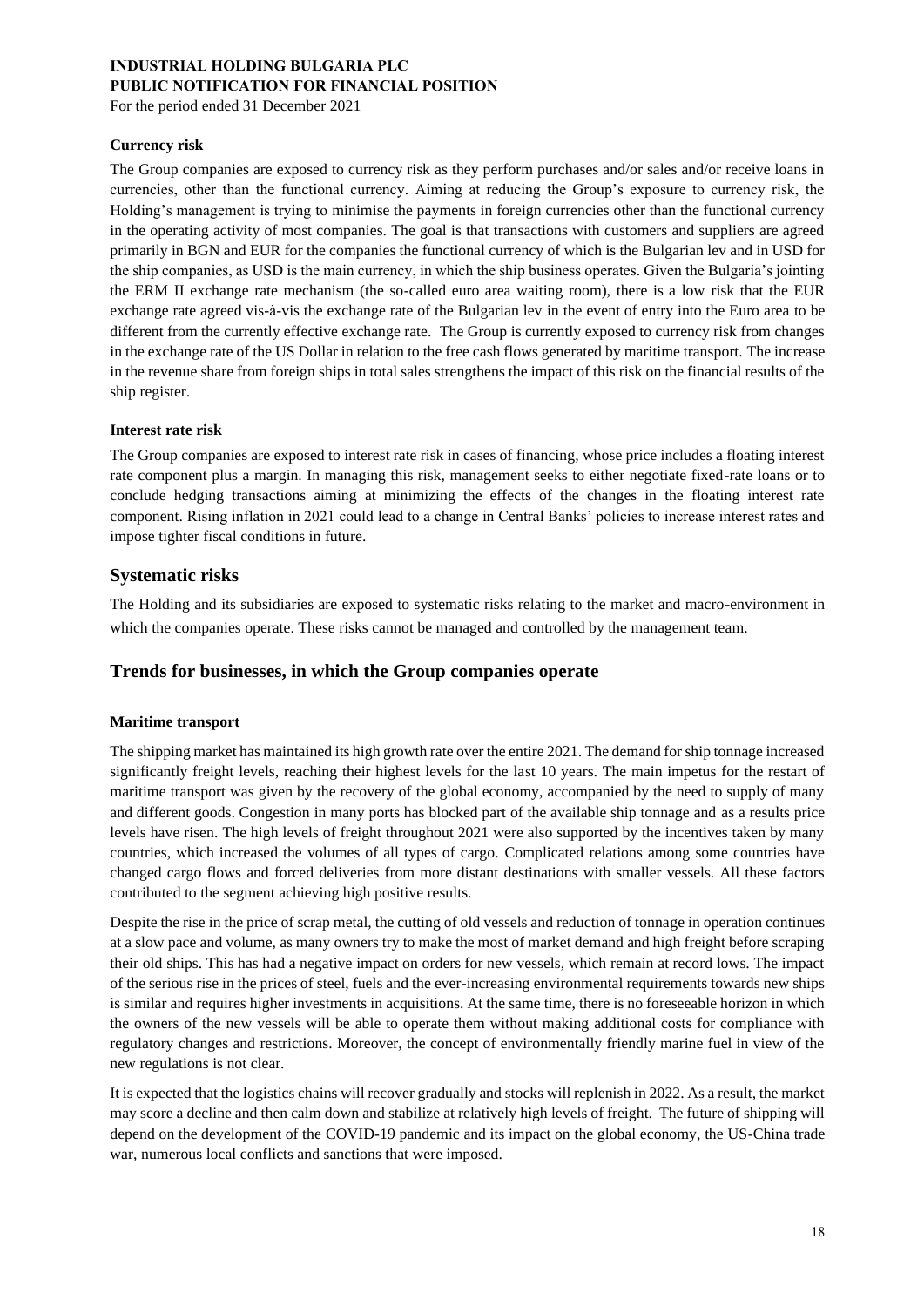For the period ended 31 December 2021

The Group's ships sail with Bulgarian crews, the recruitment of which is a serious problem due to the convertible nature of their professions and limited number of qualified staff.

The profitability of this segment of the Group's portfolio is influenced by the existing convention for ballast water treatment, which is being implemented in stages. After the two ships from the fleet of IHB - m / v Karvuna and m / v Anteya, in September 2021 a ballast system was installed on m / v Diamond Sea as well. The m / v Diamond Sky will cover the new environmental standards in its upcoming class renovation scheduled for the first half of 2022. These mandatory investments worsen the entities' financial ratios as they do not have a positive impact on their profitability and require serious expenses and more days out of operation; however, they enable ships to continue operating and generating revenue in the future. In the coming years, the impact of other new regulations for the reduction of carbon dioxide emissions in the atmosphere in accordance with Plan 2030-2050 will be assessed, as well as possible solutions to comply therewith.

#### **Ship building and ship repair**

The expectations for business recovery in 2021 were conditioned primarily by the need for the ship repairs, postponed due to the pandemic, to be carried out so that the vessels could continue operating. Following this trend, orders gradually recovered in the first months of the year. However, the high freight levels in shipping had impacted adversely on the workload of Bulyard Shipbuilding Industry AD in the second half of the year, as they again encouraged shipowners to postpone class repairs in order to take advantage of the peak of the market or, if not able to postpone them, to limit the volume of repairs to a minimum in order to shorten the term and reduce losses of ships being out of charter. Price competition in the industry at the regional level has intensified a lot, especially strengthened by the highly depreciated Turkish lira, which has created additional competitive advantages for factories in our southern neighbour. It is expected that the revenue earned by the shipyard in 2021 to be lower than those reported in 2020. The industry was also negatively affected by the sharp jump in the prices of materials and especially of energy resources.

Following the reduced construction of new and the delayed modification and upgrade of existing vessels in 2020 due to the COVID-19 pandemic, at present new orders are still very low, supported by high levels and uncertainties surrounding fuels, respectively the engines that ships will be able to use in the future.

Shrinking possibilities of postponing mandatory repairs and the downturn in the freight market have increased demand for ship repairs at the end of 2021. The orders contracted by Bulyard Shipbuilding Industry AD for execution in 2022 have boosted expectations for a better new year in terms of volume and revenue.

In 2021 and at the moment, new construction orders continue to remain at low levels, supported by high levels and uncertainties about fuels, respectively the engines that ships will be able to use in the future. These factors limit the subsidiary's ability to participate in such projects.

#### **Ship design**

The continuing low levels of new shipbuilding orders over 2021 have affected the development of design services in several directions. On the one hand, increasingly large measures and rules to reduce the greenhouse effect of ships are pushing for orders for new construction due to the lack of clarity at the moment what ships will be sought, with what engines and what fuel they will operate. The development of alternatives is still at an early stage. There is also no foreseeable time horizon in which owners can operate their ships without the need for additional investment to meet the dynamically changing environmental regulations.

On the other hand, weak orders for new ships in 2021 have boosted the market for retrofit services and 3D laser scanning. The COVID-19 pandemic has resulted in a new type of cooperation between different companies around the world. Management of **IHB Shipdesign** negotiates with local design companies from North America, South America and Europe the provision of 3D scanning services, while the design itself is carried out at the company's office. Initially due to the crisis and then due to high levels of freight, many shipowners have temporarily postponed their projects related to the environmental requirements in the industry for the installation of ballast systems in order to make the most of favourable market opportunities. This situation affected adversely the company's orders and profitability in 2021. It is expected that gradual expiration of the statutory deadline for the implementation of these projects in 2022 will stimulates the demand for design services.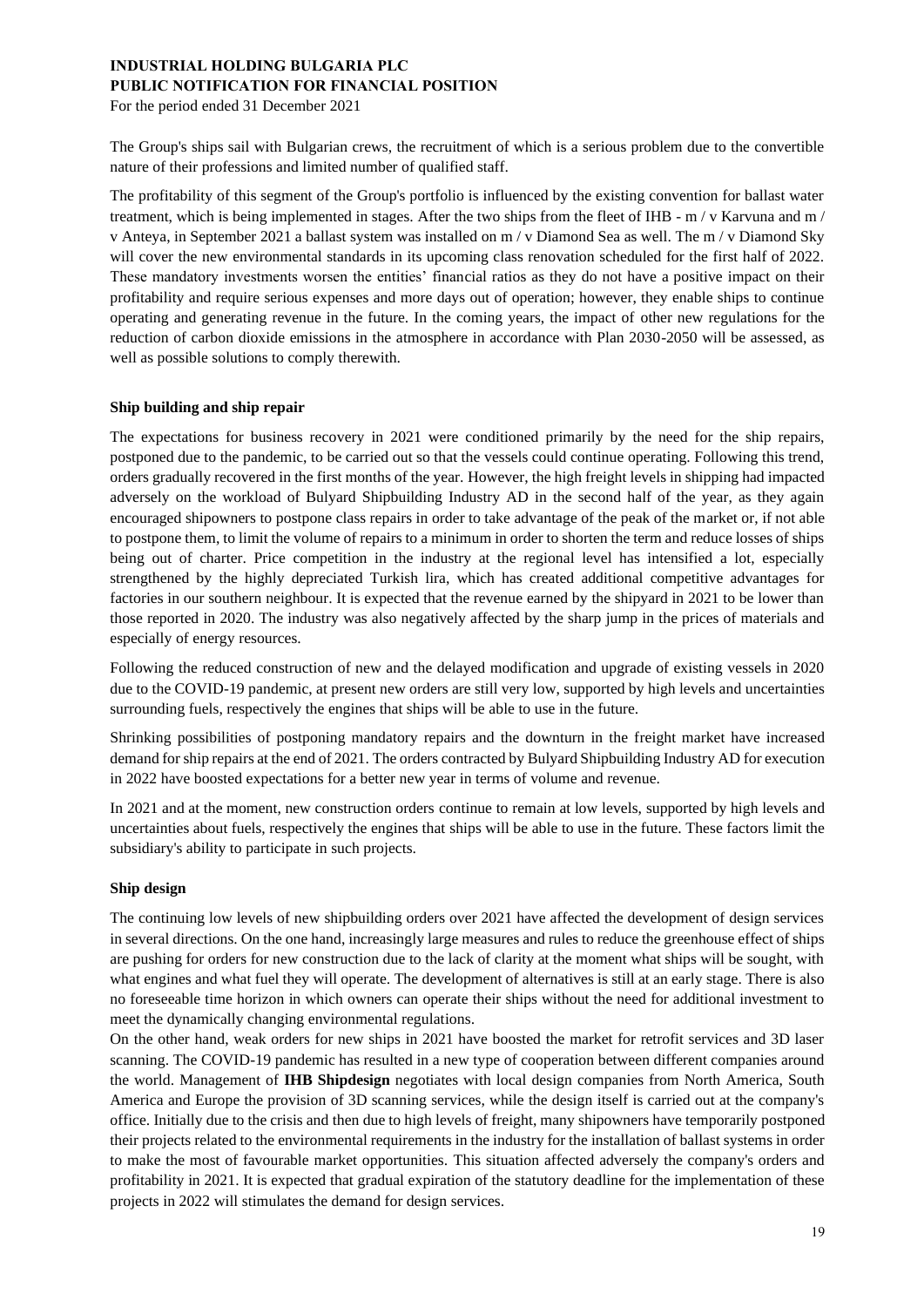For the period ended 31 December 2021

The partial resumption of cruises in 2021 has also boosted the passenger ship market. However, it is directly dependent on the development of the pandemic and the measures to limit it imposed by the countries.

The management of IHB Shipdesign monitors the trends in the development of the environmental protection policy. It is expected that in 2022 the so-called hybridization of ships – installation of batteries on smaller vessels with a limited navigation area, mooring in ports, as well as of charging stations on the quays, which can reduce fuel consumption by about 70%. The company works to cooperate with a manufacturer of such equipment. Interest in specialised ships (new and retrofit) related to the construction and maintenance of wind farms located on water is also expected to gradually increase. Increasing environmental pressures worldwide will continue to change the current regulations on vessels, which is expected to have a positive impact on the demand for design services.

### **Classification and certification**

**The Bulgarian Ship Register (BRS, the Register)** maintained the trend of revenue growth throughout the entire 2021 year. The rise in the exchange rate of the US Dollar in the last weeks of the year has had a positive effect on the company's financial results. Despite ongoing restrictions due to the COVID-19 pandemic, the main portion of the requested inspections of vessels have been completed. Thanks to the established network of representatives of BRS abroad, the Register provides its customers with a competitive service in terms of price and deadline for completion.

In 2021, the Register completed the supervision of the construction of the new tourist catamaran for passenger transport ordered by the Burgas municipality. The company signed a contract with N. Y. Vaptsarov Naval Academy on conducting reviews for assigning a class to a training and research ship. The supervision is expected to take place in 2022.

At the end of 2021, the company successfully passed an inspection by the Maritime Administration Executive Agency in connection with the renewal of the authorisation to inspect ships sailing inland waterways, and signed a new contract with the Agency for the inspections of ships and small vessels, in which new items that need inspection have been added and which expand the range of services offered by BRS.

The management's efforts are focused on finding new agents, attracting new shipowners, developing and offering additional services to the main ones. A precondition for the above and in order to be able to apply for approval by new Flag Administrations is the position of average performance retained by BRS, as evidenced by the latest publication of the Paris Memorandum on the Presentation of the Recognized Organizations in 2021.

#### **Port operations**

The port terminals of **KRZ Port Burgas** and **Odessos PBM** are part of the public transport ports in Burgas and Varna. Their development depends to a greater extent on the economic situation in Bulgaria and in the countries of the Mediterranean and Black Sea regions than on the change in economic activities in other parts of the world.

For cereals, of which Bulgaria is a traditional exporter, the demand for port services and freight flows depend on the volume of crops harvested in the port areas served by these terminals. As a result of the poor grain harvest in the country in 2020, the loads are weak in the first half of 2021. The new harvest in 2021 enjoyed high yields and the large terminals exported well in the second half of the year. Record levels of sea freight have forced grain traders to increase volume of shipments, which has had a negative effect on small ports. The port terminals in the regions of Varna and Burgas direct their efforts towards building new storage facilities and warehouses aiming at improving and speeding up handling processes, which strengthens the competitive environment in which Odessos PBM and KRZ Port Burgas operate.

Small stocks were maintained for general cargo. Metal traders are still cautious. The recovery of these cargo volumes from before the pandemic depends on the development of the economy and investments in infrastructure and construction projects, and most of all, on the European policy regarding the import from third countries.

**Bulport Logistics** offers services in the field of small and mid-sized vessels and yachts mooring, ships docking for repairs, as well as the rental of offices and areas for storage and production activities. Continuing uncertainties caused by the pandemic affect negatively the demand for office space and repairs of small vessels in 2021 additionally reinforced by the high price of energy sources. Potential customers showed low interest and low activity. Management expects that there will be greater clarity in business environment in 2022 so that t be able to grab any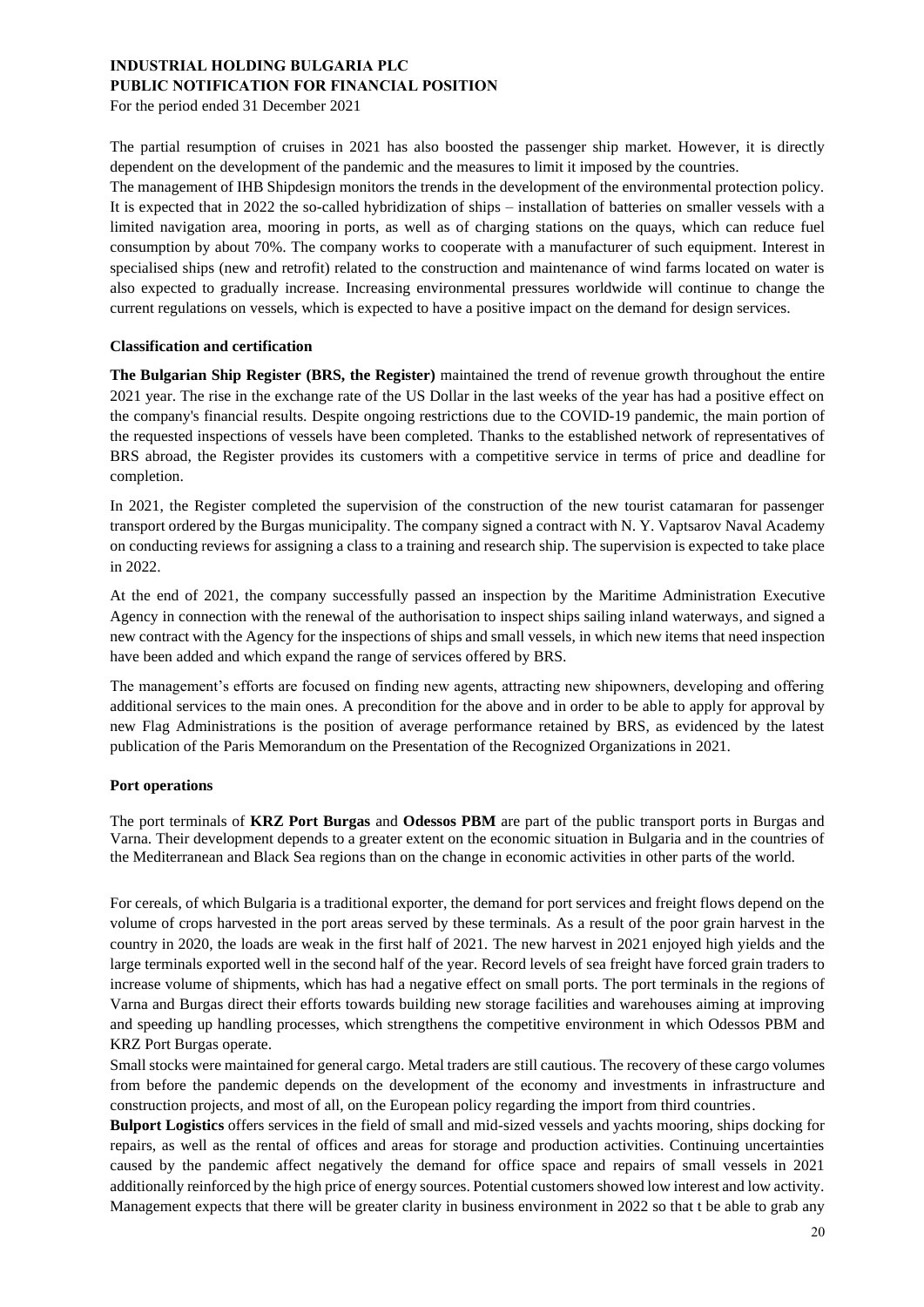For the period ended 31 December 2021

opportunity to possibly improve it and gradually let out the vacant office space in the medium term. The company is also looking for opportunities for alternative solutions in this direction, monitoring the market of shared spaces.

#### **Machine building**

Despite the ongoing pandemic of COVID-19, 2021 began with a reviving investment activity of the customers of both **ZMM Bulgaria Holding** and its **subsidiaries**. Demand for metal-cutting machines offered by the Group maintained high growth throughout the year. Demand was difficult to satisfy and it found its expression in extended deadlines for the execution of orders. Some small details were subcontracted to external subcontractors. Certain manufacturing sectors operate with increased working hours, a trend that was observed throughout the year. The significant number of people affected by the pandemic waves also contributed to the extended deadlines. Business support measures introduced by the state have helped to retain staff, however increased capacity has led to a new shortage of skilled labour. Increased demand in all areas of industry has also increased the delivery time of key components. A sharp delay in the supply of some non-standard components not in stock in the warehouses of the companies had been observed. It was necessary to look for substitutes and alternative suppliers, which in turn had led to the conclusion of additional framework agreements specifying estimated quantities and dates with fixing of prices. The product structure was also reviewed and the profitability of the groups of models analysed. Gradual replacement of models comprising a large number of disparate components with such that have the same technical parameters, but consisting of unified details, began.

The sharp rise in the prices of basic raw materials, which was reflected in increased costs of input materials and a significant increase in the prices of key suppliers impacted negatively on the profitability in 2021. The record high price of energy sources, which was most felt in the fourth quarter, when the solar power plants in the machinebuilding group operated with reduced capacity, also exerted negative pressure. Extended production deadlines agreed with customers at an earlier stage at lower prices, combined with rising supply and energy prices, reduced profitability in 2021. To reduce this effect in 2022, at the end of the past year management adjusted in advance the prices of machines being manufactured and unified the discounts granted to the trade partners.

The development of the pandemic in 2022 and the restrictions imposed locally to preserve the health of the teams on the spot, possible new closing of the borders and the limited opportunity to travel and participate in exhibitions will continue to have their negative effect.

The active and consistent marketing policy pursued by ZMM Bulgaria Holding, the change in the pricing and product development processes in combination with the increased online presence, will continue to bear fruits.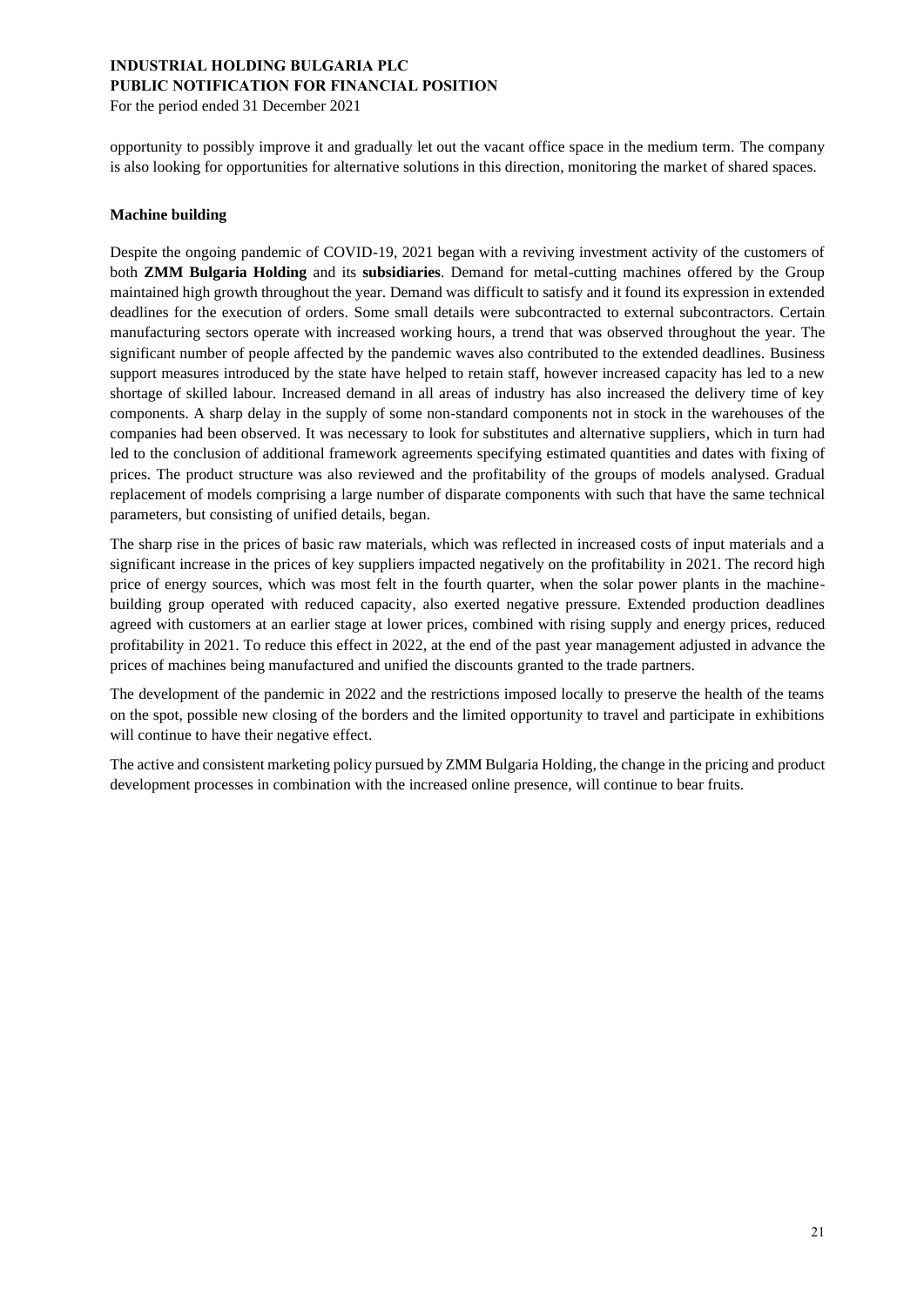For the period ended 31 December 2021

## **Information pursuant to Appendix N 4 to Ordinance N 2 on initial and subsequent disclosure of information in public offering of securities and admission of securities to trading on a regulated market**

#### **Change in individuals exercising control over the company**

There were no charges in the ultimate persons exercising control over the Company at 31 December 2021.

As at 31 December 2021, Industrial Holding Bulgaria PLC had information about the following shareholders holding more than 5% of the votes at the General Meeting, as follows:

#### 1. BULLS AD

Number of voting shares and their share of the votes at the General Meeting of Shareholders of the company:

As at 31 December 2021: 65,173,554 shares held directly, representing 60.68% of the capital pursuant to an agreements concluded on 9 August 2021 with DZH AD for the implementation of a common company management policy through a joint exercise of the voting rights held by DZH AD, with the way of implementation being determined by Bulls  $AD - 9,657,874$  shares, representing 8.99 % of the capital, or in total directly and pursuant to the agreement the company is able to determine the way of exercising the voting rights on 74,831,428 shares, representing 69.68 % of the capital.

#### 2. DZH AD

Number of voting shares and their share of the votes at the General Meeting of Shareholders of the company:

As at 31 December 2021: 9,657,874 shares held directly, representing 08.99% of the capital. DZH AD has an agreement concluded for the implementation of a common management policy of Industrial Holding Bulgaria PLC with Bulls AD, with the way of exercising the right to vote at the General Meeting of Shareholders of the Company attached to the shares held by DZH AD being determined by Bulls AD.

#### 3. Daneta Angelova Zheleva

Number of voting shares and their share of the votes at the General Meeting of Shareholders of the company:

As at 31 December 2021: 41,044 shares held directly, representing 0.03% of the capital, and through relates parties 9,658,520 shares in total, representing 8.99% of the capital, or directly and through related parties 9,699,564 shares in total, representing 9.03% of the capital.

#### 4. Dimitar Georgiev Zhelev

Number of voting shares and their share of the votes at the General Meeting of Shareholders of the company:

As at 31 December 2021: 646 shares held directly, representing 0.0006% of the capital, and through related parties 41,044 shares, representing 0.03% of votes, and controlled through Bulls AD 74,831,428 shares, representing 69.68% of the capital, or directly and through related parties and through controlled parties 74,873,118, representing 69.71% of the capital.

Dimitar Georgiev Zhelev controls Bulls AD.

Dimitar Zhelev and Daneta Zheleva are spouses.

As at 30 September 2021, IHB held 10,592,226 redeemed treasury shares representing 9.86% of the Company's capital; pursuant to article 187a, paragraph 3 of the Commercial Act, the voting right attached to these shares has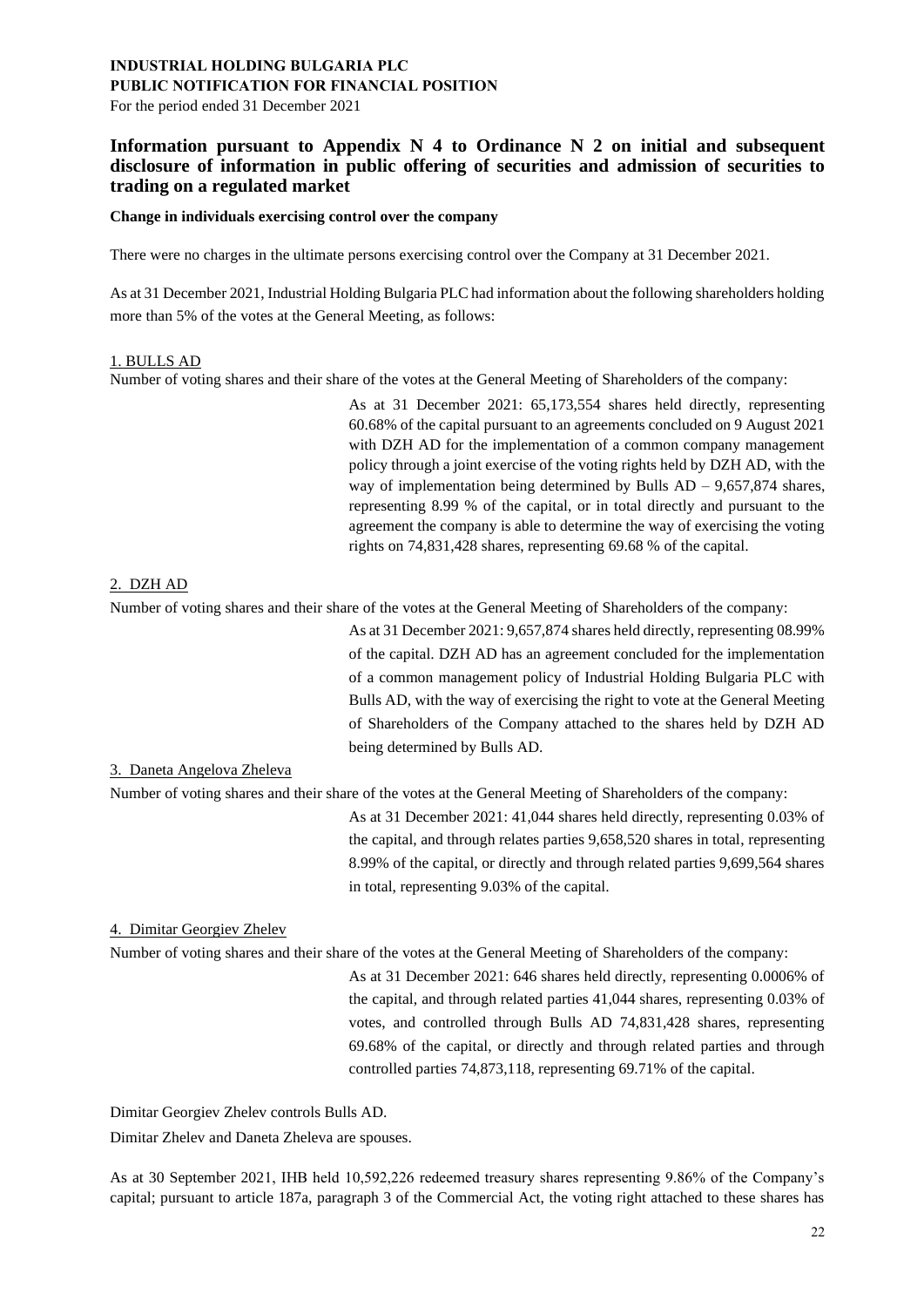For the period ended 31 December 2021

been suspended. On 18 November 2021, the General Meeting of Shareholders took a decision to reduce the capital of the Company by invalidating the held 10,592,226 redeemed treasury shares. The decision to reduce the capital was announced to the Commercial Register and the Register of Non-profit Legal Entities and its registration is pending after the expiration of the time period prescribed by the Commercial Act.

# **Initiation of bankruptcy proceedings in respect of the Company or its subsidiary and all significant stages relating to the proceedings until the Company is announced insolvent**

There is no such circumstance.

#### **Conclusion or performance of significant transactions**

N/A

**Decision for conclusion, termination and cancellation of a joint venture contract** There is no such circumstance.

**Change in the Company's auditors and reasons for the change** There is no such circumstance.

## **Initiation or termination of court or arbitration proceedings relating to liabilities or receivables of the Company or its subsidiary with a price of the claim of at least 10 per cent of the Company's equity**

For the reporting period, there are no initiated or terminated cases in which the price of the claim amounts to or exceeds 10 percent of the equity of Industrial Holding Bulgaria PLC.

On 5 December 2020, in Mombasa, Kenya, Motor ship (m / v) Diamond Sky, registered in the port of Valletta, Malta, owned by ODRIA LTD, a subsidiary of Industrial Holding Bulgaria PLC, was arrested as collateral for a claim for incorrectly delivered cargo and expenses due to the bankruptcy of the cargo charter party. In January 2021, all claims in connection with this case were settled by a signed out-of-court settlement, the arrest of the ship was lifted and the ship was again operational.

On 16 December 2020, Industrial Holding Bulgaria PLC and KLVK AD claimed in court their rights to mortgage creditors under the first-ranking, respectively second-ranking, maritime mortgage on m / v Diamond Sky. In March 2021 all cases have been discarded.

The value of each of the two claims is below the one indicated in item 1.30 of Annex 9.

### **Purchase of, sale of or pledge imposed on shares of commercial companies by the issuer or its subsidiary**

On 25 October 2021, the subsidiary of ZMM Bulgaria Holding AD acquired from Industrial Holding Bulgaria AD 2 shares of the capital of IHB Metal Castings EAD.

As a result of the transaction, ZMM Bulgaria Holding AD is currently the sole equity owner of the company.

**Other circumstances deemed by the Company as being of importance to the investors in taking a decision to acquire or to continue to hold publicly offered securities** N/A

This Public Notification has been prepared in accordance with the requirements of Art. 100o<sup>1</sup>, par. 4 of POSA.

**Daneta Zheleva Chief Executive Officer Industrial Holding Bulgaria PLC**